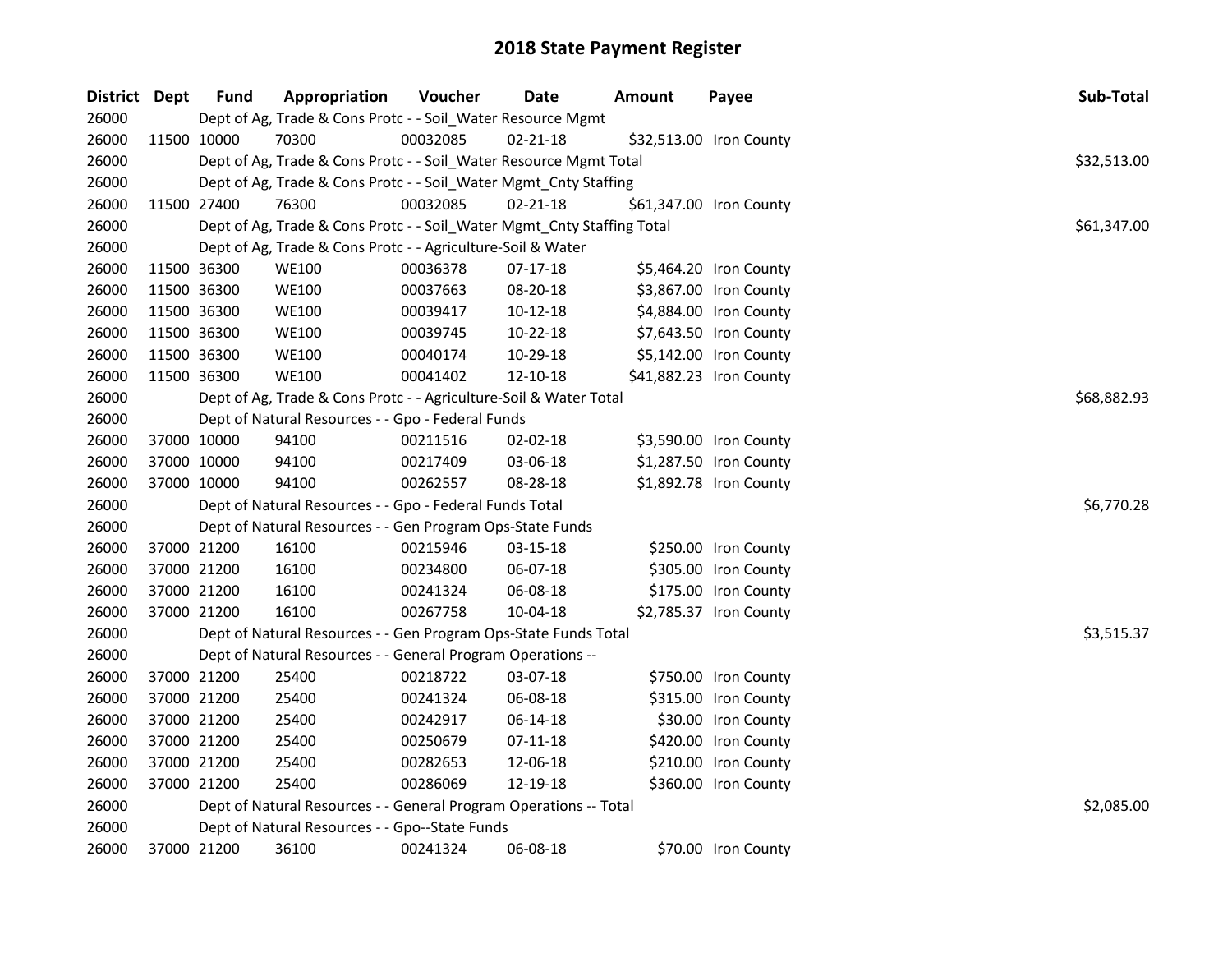| District Dept |             | <b>Fund</b> | Appropriation                                                      | Voucher  | <b>Date</b>    | Amount | Payee                   | Sub-Total   |
|---------------|-------------|-------------|--------------------------------------------------------------------|----------|----------------|--------|-------------------------|-------------|
| 26000         | 37000 21200 |             | 36100                                                              | 00274402 | 10-18-18       |        | \$35.00 Iron County     |             |
| 26000         |             |             | Dept of Natural Resources - - Gpo--State Funds Total               |          |                |        |                         | \$105.00    |
| 26000         |             |             | Dept of Natural Resources - - Recreation Aids- Utility Terra       |          |                |        |                         |             |
| 26000         |             | 37000 21200 | 54700                                                              | 00286710 | 12-21-18       |        | \$6,091.47 Iron County  |             |
| 26000         |             |             | Dept of Natural Resources - - Recreation Aids- Utility Terra Total |          |                |        |                         | \$6,091.47  |
| 26000         |             |             | Dept of Natural Resources - - Ra- Utv Prj Aids, Gas Tax Pymt       |          |                |        |                         |             |
| 26000         |             | 37000 21200 | 54800                                                              | 00284804 | 12-13-18       |        | \$41,832.00 Iron County |             |
| 26000         |             |             | Dept of Natural Resources - - Ra- Utv Prj Aids, Gas Tax Pymt Total |          |                |        |                         | \$41,832.00 |
| 26000         |             |             | Dept of Natural Resources - - Enf A - Atv & Utv Enforcement        |          |                |        |                         |             |
| 26000         |             | 37000 21200 | 55100                                                              | 00268011 | 09-27-18       |        | \$11,651.95 Iron County |             |
| 26000         | 37000 21200 |             | 55100                                                              | 00268543 | 09-27-18       |        | \$10,920.87 Iron County |             |
| 26000         |             |             | Dept of Natural Resources - - Enf A - Atv & Utv Enforcement Total  |          |                |        |                         | \$22,572.82 |
| 26000         |             |             | Dept of Natural Resources - - Wildlife Damage Claims & Abat        |          |                |        |                         |             |
| 26000         |             | 37000 21200 | 55300                                                              | 00222329 | 03-28-18       |        | \$6,786.25 Iron County  |             |
| 26000         |             | 37000 21200 | 55300                                                              | 00252004 | 07-11-18       |        | \$6,449.61 Iron County  |             |
| 26000         | 37000 21200 |             | 55300                                                              | 00274513 | 10-19-18       |        | \$1,314.68 Iron County  |             |
| 26000         | 37000 21200 |             | 55300                                                              | 00284587 | 12-12-18       |        | \$1,183.56 Iron County  |             |
| 26000         |             |             | Dept of Natural Resources - - Wildlife Damage Claims & Abat Total  |          |                |        |                         | \$15,734.10 |
| 26000         |             |             | Dept of Natural Resources - - Resaids - County Cons Aids           |          |                |        |                         |             |
| 26000         | 37000 21200 |             | 56300                                                              | 00210077 | $01 - 25 - 18$ |        | \$4,093.52 Iron County  |             |
| 26000         | 37000 21200 |             | 56300                                                              | 00284810 | 12-13-18       |        | \$524.85 Iron County    |             |
| 26000         |             |             | Dept of Natural Resources - - Resaids - County Cons Aids Total     |          |                |        |                         | \$4,618.37  |
| 26000         |             |             | Dept of Natural Resources - - Ra- Fish, WI & Forestry              |          |                |        |                         |             |
| 26000         | 37000 21200 |             | 56400                                                              | 00228519 | 04-19-18       |        | \$8,211.64 Iron County  |             |
| 26000         |             |             | Dept of Natural Resources - - Ra- Fish, WI & Forestry Total        |          |                |        |                         | \$8,211.64  |
| 26000         |             |             | Dept of Natural Resources - - Resaids - Forest Croplnd & Mfl       |          |                |        |                         |             |
| 26000         | 37000 21200 |             | 56600                                                              | 00267466 | 09-17-18       |        | \$37,658.21 Iron County |             |
| 26000         |             |             | Dept of Natural Resources - - Resaids - Forest CropInd & Mfl Total |          |                |        |                         | \$37,658.21 |
| 26000         |             |             | Dept of Natural Resources - - Resaids - Cnty Forst & Admin         |          |                |        |                         |             |
| 26000         |             | 37000 21200 | 57200                                                              | 00216328 | 02-26-18       |        | \$48,200.11 Iron County |             |
| 26000         |             |             | Dept of Natural Resources - - Resaids - Cnty Forst & Admin Total   |          |                |        |                         | \$48,200.11 |
| 26000         |             |             | Dept of Natural Resources - - Ra- Cnty Snow Trail & Area Aid       |          |                |        |                         |             |
| 26000         |             | 37000 21200 | 57400                                                              | 00210495 | 01-31-18       |        | \$62,517.75 Iron County |             |
| 26000         |             | 37000 21200 | 57400                                                              | 00284803 | 12-13-18       |        | \$13,994.00 Iron County |             |
| 26000         | 37000 21200 |             | 57400                                                              | 00286712 | 12-21-18       |        | \$6,091.46 Iron County  |             |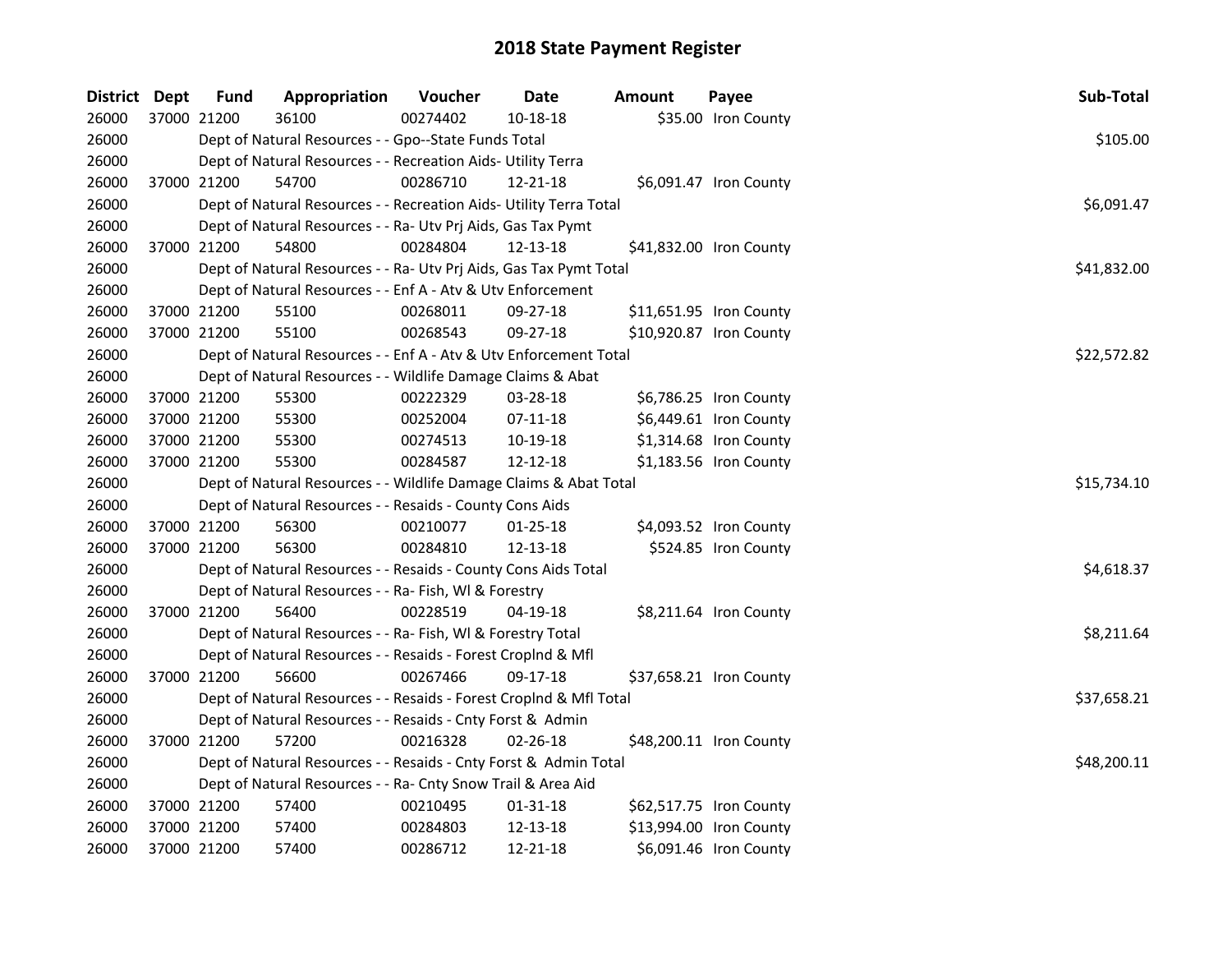| District Dept |             | <b>Fund</b> | Appropriation                                                      | Voucher  | <b>Date</b>    | <b>Amount</b> | Payee                   | Sub-Total    |
|---------------|-------------|-------------|--------------------------------------------------------------------|----------|----------------|---------------|-------------------------|--------------|
| 26000         |             |             | Dept of Natural Resources - - Ra- Cnty Snow Trail & Area Aid Total |          |                |               |                         | \$82,603.21  |
| 26000         |             |             | Dept of Natural Resources - - Ra- Snowmobile Trail Areas           |          |                |               |                         |              |
| 26000         | 37000 21200 |             | 57500                                                              | 00211330 | $02 - 07 - 18$ |               | \$50,744.54 Iron County |              |
| 26000         | 37000 21200 |             | 57500                                                              | 00261414 | 08-24-18       |               | \$45,435.00 Iron County |              |
| 26000         | 37000 21200 |             | 57500                                                              | 00262306 | 08-27-18       |               | \$45,840.00 Iron County |              |
| 26000         | 37000 21200 |             | 57500                                                              | 00268875 | 09-26-18       |               | \$91,080.00 Iron County |              |
| 26000         |             |             | Dept of Natural Resources - - Ra- Snowmobile Trail Areas Total     |          |                |               |                         | \$233,099.54 |
| 26000         |             |             | Dept of Natural Resources - - Ra- Atv Prj Aids, Gas Tax Pymt       |          |                |               |                         |              |
| 26000         |             | 37000 21200 | 57600                                                              | 00261412 | 08-24-18       |               | \$8,190.00 Iron County  |              |
| 26000         | 37000 21200 |             | 57600                                                              | 00262303 | 08-27-18       |               | \$41,685.00 Iron County |              |
| 26000         | 37000 21200 |             | 57600                                                              | 00262305 | 08-27-18       |               | \$8,330.00 Iron County  |              |
| 26000         |             |             | Dept of Natural Resources - - Ra- Atv Prj Aids, Gas Tax Pymt Total |          |                |               |                         | \$58,205.00  |
| 26000         |             |             | Dept of Natural Resources - - Ra- Atv Project Aids                 |          |                |               |                         |              |
| 26000         | 37000 21200 |             | 57700                                                              | 00210504 | 01-31-18       |               | \$62,517.75 Iron County |              |
| 26000         |             |             | Dept of Natural Resources - - Ra- Atv Project Aids Total           |          |                |               |                         | \$62,517.75  |
| 26000         |             |             | Dept of Natural Resources - - Ea - Lake Protection                 |          |                |               |                         |              |
| 26000         |             | 37000 21200 | 66300                                                              | 00234405 | 05-09-18       |               | \$25,000.00 Iron County |              |
| 26000         |             |             | Dept of Natural Resources - - Ea - Lake Protection Total           |          |                |               |                         | \$25,000.00  |
| 26000         |             |             | Dept of Natural Resources - - Petrostorage Envr Remd Awards        |          |                |               |                         |              |
| 26000         | 37000 27200 |             | 66700                                                              | 00216631 | 02-23-18       |               | \$732.48 Iron County    |              |
| 26000         | 37000 27200 |             | 66700                                                              | 00225446 | 04-09-18       |               | \$5,697.83 Iron County  |              |
| 26000         | 37000 27200 |             | 66700                                                              | 00265822 | 09-12-18       |               | \$1,836.81 Iron County  |              |
| 26000         | 37000 27200 |             | 66700                                                              | 00272840 | $10 - 15 - 18$ |               | \$2,087.09 Iron County  |              |
| 26000         | 37000 27200 |             | 66700                                                              | 00282724 | 11-30-18       |               | \$70,825.45 Iron County |              |
| 26000         |             | 37000 27200 | 66700                                                              | 00285885 | 12-17-18       |               | \$1,485.14 Iron County  |              |
| 26000         |             |             | Dept of Natural Resources - - Petrostorage Envr Remd Awards Total  |          |                |               |                         | \$82,664.80  |
| 26000         |             |             | Dept of Natural Resources - - Fin Asst For Responsible Units       |          |                |               |                         |              |
| 26000         |             | 37000 27400 | 67000                                                              | 00235446 | $05 - 11 - 18$ |               | \$86,791.80 Iron County |              |
| 26000         |             |             | Dept of Natural Resources - - Fin Asst For Responsible Units Total |          |                |               |                         | \$86,791.80  |
| 26000         |             |             | Dept of Natural Resources - - Recycling Consolidation Grants       |          |                |               |                         |              |
| 26000         | 37000 27400 |             | 67300                                                              | 00235446 | $05-11-18$     |               | \$1,534.58 Iron County  |              |
| 26000         |             |             | Dept of Natural Resources - - Recycling Consolidation Grants Total |          |                |               |                         | \$1,534.58   |
| 26000         |             |             | Dept of Natural Resources - - Land Acquisition                     |          |                |               |                         |              |
| 26000         |             | 37000 36300 | <b>TA100</b>                                                       | 00212876 | $02 - 13 - 18$ |               | \$30.00 Iron County     |              |
| 26000         | 37000 36300 |             | TA100                                                              | 00216268 | 02-22-18       |               | \$30.00 Iron County     |              |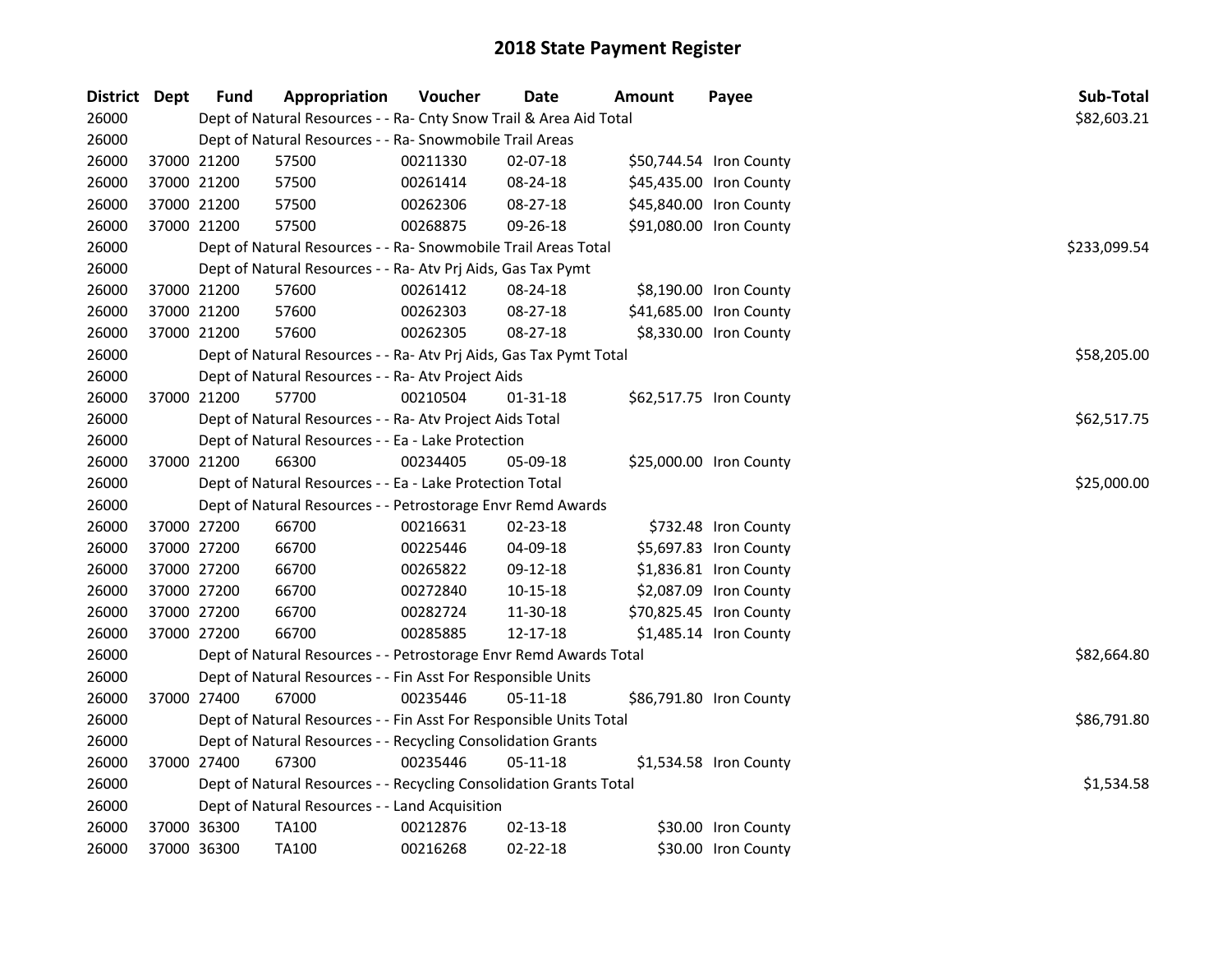| District Dept |             | <b>Fund</b>                                        | Appropriation                                                     | Voucher     | Date           | <b>Amount</b> | Payee                    | Sub-Total    |  |  |
|---------------|-------------|----------------------------------------------------|-------------------------------------------------------------------|-------------|----------------|---------------|--------------------------|--------------|--|--|
| 26000         | 37000 36300 |                                                    | <b>TA100</b>                                                      | 00233552    | $05 - 11 - 18$ |               | \$92,412.25 Iron County  |              |  |  |
| 26000         |             | 37000 36300                                        | <b>TA100</b>                                                      | 00258643    | 08-09-18       |               | \$30.00 Iron County      |              |  |  |
| 26000         | 37000 36300 |                                                    | TA100                                                             | 00258647    | 08-09-18       |               | \$30.00 Iron County      |              |  |  |
| 26000         |             |                                                    | Dept of Natural Resources - - Land Acquisition Total              |             |                |               |                          | \$92,532.25  |  |  |
| 26000         |             |                                                    | Dept of Natural Resources - - Reobligated Stewardship             |             |                |               |                          |              |  |  |
| 26000         |             | 37000 36300                                        | TA990                                                             | 00287954    | 12-27-18       |               | \$500,000.00 Iron County |              |  |  |
| 26000         |             |                                                    | Dept of Natural Resources - - Reobligated Stewardship Total       |             |                |               |                          | \$500,000.00 |  |  |
| 26000         |             |                                                    | Dept of Natural Resources - - Gpo - Sd Water Loan Prog, Fed       |             |                |               |                          |              |  |  |
| 26000         |             | 37000 57300                                        | 48200                                                             | 00216263    | 03-16-18       |               | \$3,589.75 Iron County   |              |  |  |
| 26000         | 37000 57300 |                                                    | 48200                                                             | 00222021    | 04-19-18       |               | \$1,840.50 Iron County   |              |  |  |
| 26000         | 37000 57300 |                                                    | 48200                                                             | 00244135    | 06-18-18       |               | \$1,840.50 Iron County   |              |  |  |
| 26000         | 37000 57300 |                                                    | 48200                                                             | 00266347    | 09-17-18       |               | \$1,840.50 Iron County   |              |  |  |
| 26000         |             |                                                    | Dept of Natural Resources - - Gpo - Sd Water Loan Prog, Fed Total |             |                |               |                          | \$9,111.25   |  |  |
| 26000         |             |                                                    | WI Dept of Transportation - - Eldly&Disa Co/Aid Sf                |             |                |               |                          |              |  |  |
| 26000         | 39500 21100 |                                                    | 16800                                                             | 00229634    | 03-14-18       |               | \$70,970.00 Iron County  |              |  |  |
| 26000         |             |                                                    | WI Dept of Transportation - - Eldly&Disa Co/Aid Sf Total          | \$70,970.00 |                |               |                          |              |  |  |
| 26000         |             |                                                    | WI Dept of Transportation - - County Forest Aids                  |             |                |               |                          |              |  |  |
| 26000         | 39500 21100 |                                                    | 17000                                                             | 00223728    | $02 - 21 - 18$ |               | \$14,844.77 Iron County  |              |  |  |
| 26000         |             |                                                    | WI Dept of Transportation - - County Forest Aids Total            |             |                |               |                          | \$14,844.77  |  |  |
| 26000         |             |                                                    | WI Dept of Transportation - - Trans Aids To Co.-Sf                |             |                |               |                          |              |  |  |
| 26000         |             | 39500 21100                                        | 19000                                                             | 00203638    | 01-02-18       |               | \$73,004.51 Iron County  |              |  |  |
| 26000         |             | 39500 21100                                        | 19000                                                             | 00267846    | 07-02-18       |               | \$146,009.02 Iron County |              |  |  |
| 26000         | 39500 21100 |                                                    | 19000                                                             | 00301898    | $10 - 01 - 18$ |               | \$73,004.54 Iron County  |              |  |  |
| 26000         |             |                                                    | WI Dept of Transportation - - Trans Aids To Co.-Sf Total          |             |                |               |                          | \$292,018.07 |  |  |
| 26000         |             |                                                    | WI Dept of Transportation - - Local Rds, Grants Sf                |             |                |               |                          |              |  |  |
| 26000         | 39500 21100 |                                                    | 27000                                                             | 00314991    | 10-25-18       |               | \$148,541.72 Iron County |              |  |  |
| 26000         |             |                                                    | WI Dept of Transportation - - Local Rds, Grants Sf Total          |             |                |               |                          | \$148,541.72 |  |  |
| 26000         |             |                                                    | WI Dept of Transportation - - Loc Rd Imp Prg St Fd                |             |                |               |                          |              |  |  |
| 26000         |             | 39500 21100                                        | 27800                                                             | 00278465    | $07 - 25 - 18$ |               | \$2,429.98 Iron County   |              |  |  |
| 26000         |             |                                                    | WI Dept of Transportation - - Loc Rd Imp Prg St Fd Total          |             |                |               |                          | \$2,429.98   |  |  |
| 26000         |             | WI Dept of Transportation - - Loc Trns Facl Impffd |                                                                   |             |                |               |                          |              |  |  |
| 26000         |             | 39500 21100                                        | 28600                                                             | 00225952    | 02-28-18       |               | \$9,402.30 Iron County   |              |  |  |
| 26000         | 39500 21100 |                                                    | 28600                                                             | 00261907    | 06-11-18       |               | \$9,418.50 Iron County   |              |  |  |
| 26000         |             |                                                    | WI Dept of Transportation - - Loc Trns Facl Impffd Total          |             |                |               |                          | \$18,820.80  |  |  |
| 26000         |             |                                                    | WI Dept of Transportation - - St Hwy Rehab, Sf                    |             |                |               |                          |              |  |  |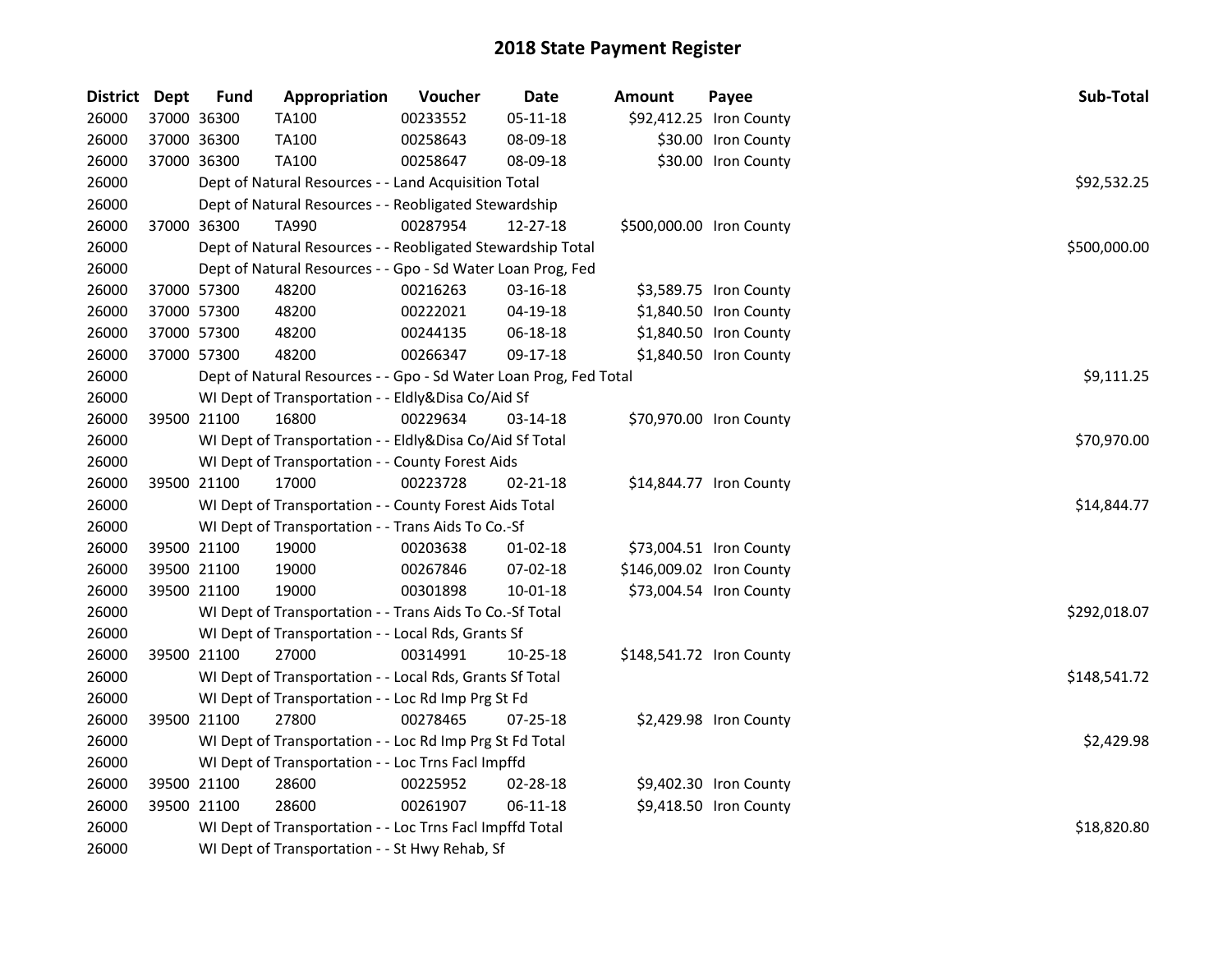| District Dept | <b>Fund</b> | Appropriation                                           | Voucher  | Date           | <b>Amount</b> | Payee                    | Sub-Total    |
|---------------|-------------|---------------------------------------------------------|----------|----------------|---------------|--------------------------|--------------|
| 26000         | 39500 21100 | 36300                                                   | 00251333 | 05-08-18       |               | \$4.00 Iron County       |              |
| 26000         | 39500 21100 | 36300                                                   | 00289324 | 08-22-18       |               | \$25.00 Iron County      |              |
| 26000         | 39500 21100 | 36300                                                   | 00322448 | 11-13-18       |               | \$30.00 Iron County      |              |
| 26000         | 39500 21100 | 36300                                                   | 00323099 | 11-14-18       |               | \$30.00 Iron County      |              |
| 26000         |             | WI Dept of Transportation - - St Hwy Rehab, Sf Total    |          |                |               |                          | \$89.00      |
| 26000         |             | WI Dept of Transportation - - Hwy Mgmt & Opers Sf       |          |                |               |                          |              |
| 26000         | 39500 21100 | 36500                                                   | 00210777 | 01-11-18       |               | \$162.00 Iron County     |              |
| 26000         | 39500 21100 | 36500                                                   | 00210802 | $01 - 11 - 18$ |               | \$162.00 Iron County     |              |
| 26000         | 39500 21100 | 36500                                                   | 00219347 | 02-06-18       |               | \$97.50 Iron County      |              |
| 26000         | 39500 21100 | 36500                                                   | 00219415 | 02-07-18       |               | \$162.00 Iron County     |              |
| 26000         | 39500 21100 | 36500                                                   | 00225952 | 02-28-18       |               | \$350.92 Iron County     |              |
| 26000         | 39500 21100 | 36500                                                   | 00233020 | 03-23-18       |               | \$9,170.74 Iron County   |              |
| 26000         | 39500 21100 | 36500                                                   | 00238696 | 04-04-18       |               | \$1,832.80 Iron County   |              |
| 26000         | 39500 21100 | 36500                                                   | 00243056 | 04-18-18       |               | \$378.00 Iron County     |              |
| 26000         | 39500 21100 | 36500                                                   | 00256018 | 05-23-18       |               | \$596.60 Iron County     |              |
| 26000         | 39500 21100 | 36500                                                   | 00256019 | 05-23-18       |               | \$189.00 Iron County     |              |
| 26000         | 39500 21100 | 36500                                                   | 00258498 | 05-31-18       |               | \$197.61 Iron County     |              |
| 26000         | 39500 21100 | 36500                                                   | 00258499 | 05-31-18       |               | \$189.00 Iron County     |              |
| 26000         | 39500 21100 | 36500                                                   | 00283395 | 08-06-18       |               | \$197.61 Iron County     |              |
| 26000         | 39500 21100 | 36500                                                   | 00283396 | 08-06-18       |               | \$189.00 Iron County     |              |
| 26000         | 39500 21100 | 36500                                                   | 00294751 | 09-12-18       |               | \$152.27 Iron County     |              |
| 26000         | 39500 21100 | 36500                                                   | 00294752 | 09-12-18       |               | \$189.00 Iron County     |              |
| 26000         | 39500 21100 | 36500                                                   | 00297891 | 09-18-18       |               | \$153.72 Iron County     |              |
| 26000         | 39500 21100 | 36500                                                   | 00297895 | 09-18-18       |               | \$189.00 Iron County     |              |
| 26000         | 39500 21100 | 36500                                                   | 00311264 | $10-17-18$     |               | \$53,095.66 Iron County  |              |
| 26000         | 39500 21100 | 36500                                                   | 00311266 | $10-17-18$     |               | \$189.00 Iron County     |              |
| 26000         | 39500 21100 | 36500                                                   | 00323865 | 11-20-18       |               | \$37,885.14 Iron County  |              |
| 26000         | 39500 21100 | 36500                                                   | 00330851 | 12-11-18       |               | \$189.00 Iron County     |              |
| 26000         | 39500 21100 | 36500                                                   | 00332216 | 12-19-18       |               | \$56,279.05 Iron County  |              |
| 26000         |             | WI Dept of Transportation - - Hwy Mgmt & Opers Sf Total |          |                |               |                          | \$162,196.62 |
| 26000         |             | WI Dept of Transportation - - Routine Maint Sf          |          |                |               |                          |              |
| 26000         | 39500 21100 | 36800                                                   | 00199018 | 01-03-18       |               | \$459.00 Iron County     |              |
| 26000         | 39500 21100 | 36800                                                   | 00210179 | 02-01-18       |               | \$459.00 Iron County     |              |
| 26000         | 39500 21100 | 36800                                                   | 00219347 | 02-06-18       |               | \$101,667.70 Iron County |              |
| 26000         | 39500 21100 | 36800                                                   | 00220338 | 03-08-18       |               | \$459.00 Iron County     |              |
|               |             |                                                         |          |                |               |                          |              |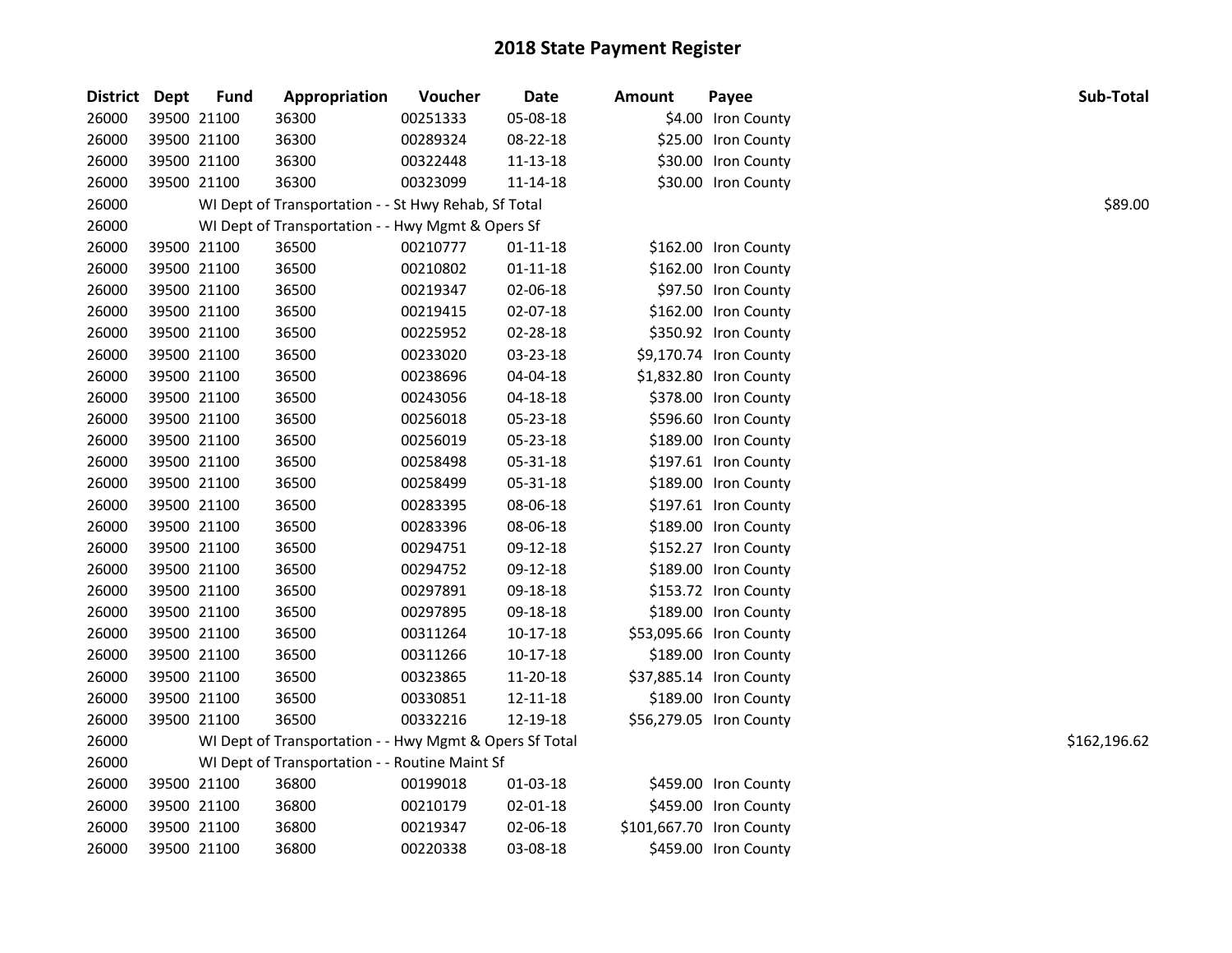| District Dept | <b>Fund</b> | Appropriation                                                      | Voucher  | Date           | Amount                   | Payee                                                                                                         | Sub-Total      |
|---------------|-------------|--------------------------------------------------------------------|----------|----------------|--------------------------|---------------------------------------------------------------------------------------------------------------|----------------|
| 26000         | 39500 21100 | 36800                                                              | 00225952 | 02-28-18       | \$140,674.04 Iron County |                                                                                                               |                |
| 26000         | 39500 21100 | 36800                                                              | 00229494 | 04-04-18       |                          | \$459.00 Iron County                                                                                          |                |
| 26000         | 39500 21100 | 36800                                                              | 00233020 | 03-23-18       |                          | \$4,407.33 Iron County                                                                                        |                |
| 26000         | 39500 21100 | 36800                                                              | 00238696 | 04-04-18       |                          | \$159,969.88 Iron County                                                                                      |                |
| 26000         | 39500 21100 | 36800                                                              | 00240012 | 05-03-18       |                          | \$459.00 Iron County                                                                                          |                |
| 26000         | 39500 21100 | 36800                                                              | 00243056 | $04 - 18 - 18$ |                          | \$80,494.70 Iron County                                                                                       |                |
| 26000         | 39500 21100 | 36800                                                              | 00250942 | 06-01-18       |                          | \$459.00 Iron County                                                                                          |                |
| 26000         | 39500 21100 | 36800                                                              | 00256018 | 05-23-18       |                          | \$69,040.87 Iron County                                                                                       |                |
| 26000         | 39500 21100 | 36800                                                              | 00258498 | 05-31-18       |                          | \$124,273.72 Iron County                                                                                      |                |
| 26000         | 39500 21100 | 36800                                                              | 00261595 | 07-05-18       |                          | \$459.00 Iron County                                                                                          |                |
| 26000         | 39500 21100 | 36800                                                              | 00274116 | 07-30-18       |                          | \$459.00 Iron County                                                                                          |                |
| 26000         | 39500 21100 | 36800                                                              | 00278967 | 07-25-18       |                          | \$81,803.89 Iron County                                                                                       |                |
| 26000         | 39500 21100 | 36800                                                              | 00283395 | 08-06-18       |                          | \$58,209.28 Iron County                                                                                       |                |
| 26000         | 39500 21100 | 36800                                                              | 00289880 | 08-31-18       |                          | \$459.00 Iron County                                                                                          |                |
| 26000         | 39500 21100 | 36800                                                              | 00294751 | 09-12-18       |                          | \$88,747.68 Iron County                                                                                       |                |
| 26000         | 39500 21100 | 36800                                                              | 00295865 | 09-27-18       |                          | \$459.00 Iron County                                                                                          |                |
| 26000         | 39500 21100 | 36800                                                              | 00297891 | 09-18-18       |                          | \$62,639.03 Iron County                                                                                       |                |
| 26000         | 39500 21100 | 36800                                                              | 00299669 | 09-21-18       |                          | \$1,103.96 Iron County                                                                                        |                |
| 26000         | 39500 21100 | 36800                                                              | 00307342 | 10-25-18       |                          | \$459.00 Iron County                                                                                          |                |
| 26000         | 39500 21100 | 36800                                                              | 00311264 | $10-17-18$     |                          | \$20,785.06 Iron County                                                                                       |                |
| 26000         | 39500 21100 | 36800                                                              | 00321544 | 11-23-18       |                          | \$459.00 Iron County                                                                                          |                |
| 26000         | 39500 21100 | 36800                                                              | 00323865 | 11-20-18       |                          | \$9,414.07 Iron County                                                                                        |                |
| 26000         | 39500 21100 | 36800                                                              | 00329556 | 12-27-18       |                          | \$459.00 Iron County                                                                                          |                |
| 26000         | 39500 21100 | 36800                                                              | 00332216 | 12-19-18       |                          | \$13,828.17 Iron County                                                                                       |                |
| 26000         |             | WI Dept of Transportation - - Routine Maint Sf Total               |          |                |                          |                                                                                                               | \$1,023,026.38 |
| 26000         |             | Department of Corrections - - Services For Drunken Driving O       |          |                |                          |                                                                                                               |                |
| 26000         | 41000 10000 | 10300                                                              | 00187759 | 02-08-18       |                          | \$200.00 Iron County                                                                                          |                |
| 26000         | 41000 10000 | 10300                                                              | 00187766 | 02-08-18       |                          | \$200.00 Iron County                                                                                          |                |
| 26000         | 41000 10000 | 10300                                                              | 00187772 | 02-08-18       |                          | \$200.00 Iron County                                                                                          |                |
| 26000         |             | Department of Corrections - - Services For Drunken Driving O Total |          |                |                          |                                                                                                               | \$600.00       |
| 26000         |             |                                                                    |          |                |                          | Department of Corrections - - Reimbursing Counties For Probation, Extended Supervision And Parole Holds       |                |
| 26000         | 41000 10000 | 11600                                                              | 00246206 | 11-02-18       |                          | \$186.00 Iron County                                                                                          |                |
| 26000         |             |                                                                    |          |                |                          | Department of Corrections - - Reimbursing Counties For Probation, Extended Supervision And Parole Holds Total | \$186.00       |
| 26000         |             | Department of Corrections - - Probation, Parole And Extended       |          |                |                          |                                                                                                               |                |
| 26000         | 41000 10000 | 18700                                                              | 00246206 | 11-02-18       |                          | \$14.00 Iron County                                                                                           |                |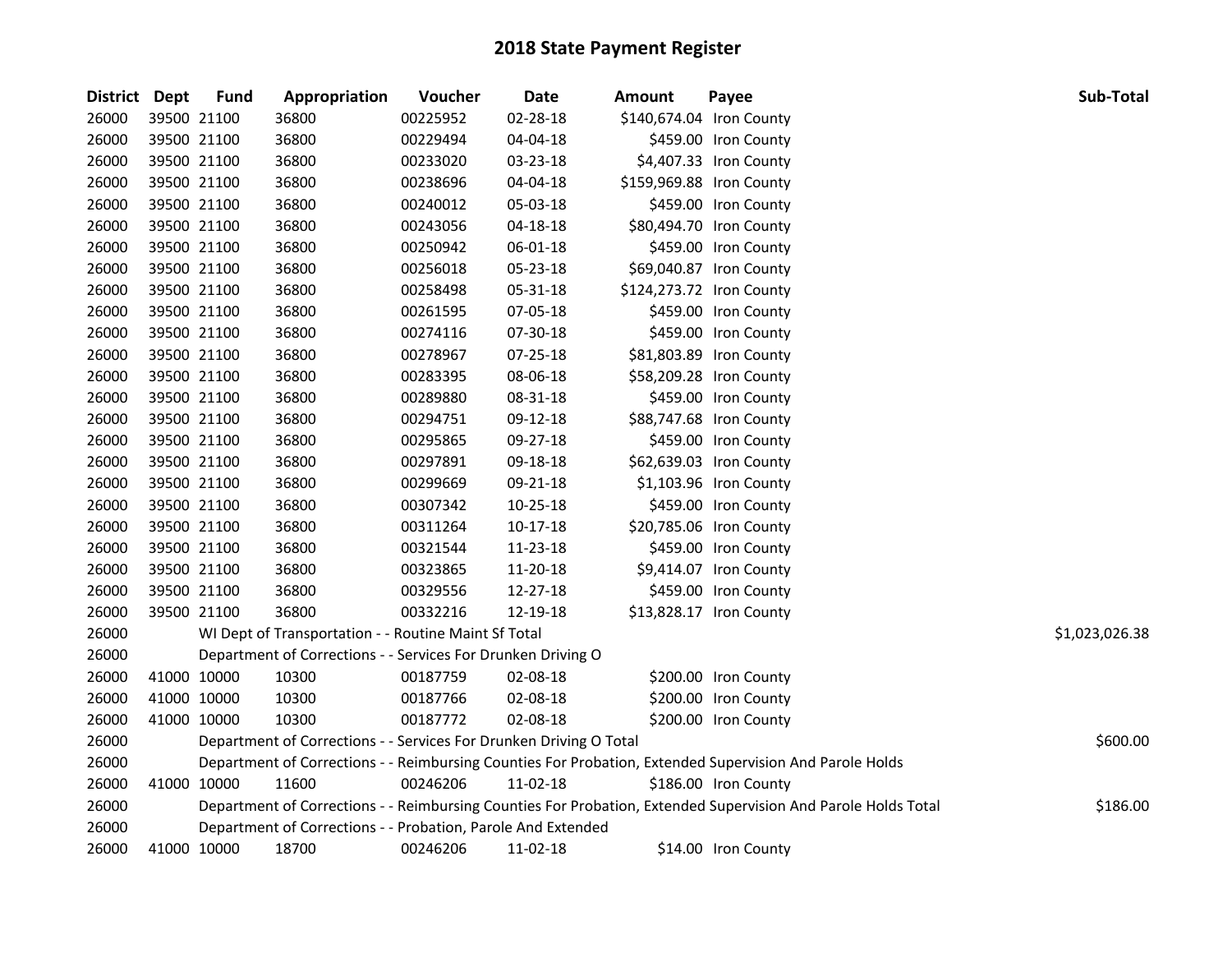| District Dept | <b>Fund</b> | Appropriation                                                          | Voucher      | <b>Date</b>    | Amount | Payee                    | Sub-Total   |
|---------------|-------------|------------------------------------------------------------------------|--------------|----------------|--------|--------------------------|-------------|
| 26000         |             | Department of Corrections - - Probation, Parole And Extended Total     |              |                |        |                          | \$14.00     |
| 26000         |             | Department of Corrections - - Prison Industries                        |              |                |        |                          |             |
| 26000         | 41000 16600 | 13400                                                                  | 00183776     | 01-24-18       |        | \$1,367.99 Iron County   |             |
| 26000         |             | Department of Corrections - - Prison Industries Total                  |              |                |        |                          | \$1,367.99  |
| 26000         |             | Department of Health Services - - State/Federal Aids                   |              |                |        |                          |             |
| 26000         | 43500 10000 | 00000                                                                  | 90808        | $01-02-18$     |        | \$10,859.00 Iron County  |             |
| 26000         | 43500 10000 | 00000                                                                  | 90809        | $02 - 01 - 18$ |        | \$4,863.00 Iron County   |             |
| 26000         | 43500 10000 | 00000                                                                  | 90810        | 03-01-18       |        | \$78,322.00 Iron County  |             |
| 26000         | 43500 10000 | 00000                                                                  | 90812        | 04-02-18       |        | \$17,194.00 Iron County  |             |
| 26000         | 43500 10000 | 00000                                                                  | 90813        | 05-01-18       |        | \$4,051.00 Iron County   |             |
| 26000         | 43500 10000 | 00000                                                                  | 90815        | 06-12-18       |        | \$6,643.00 Iron County   |             |
| 26000         | 43500 10000 | 00000                                                                  | 90900        | 07-02-18       |        | \$278,408.00 Iron County |             |
| 26000         | 43500 10000 | 00000                                                                  | 90901        | 08-01-18       |        | \$958.00 Iron County     |             |
| 26000         | 43500 10000 | 00000                                                                  | 90902        | 09-04-18       |        | \$51,520.00 Iron County  |             |
| 26000         | 43500 10000 | 00000                                                                  | 90903        | 10-01-18       |        | \$15,620.00 Iron County  |             |
| 26000         | 43500 10000 | 00000                                                                  | 90904        | 11-01-18       |        | \$5,410.00 Iron County   |             |
| 26000         |             | Department of Health Services - - State/Federal Aids Total             | \$473,848.00 |                |        |                          |             |
| 26000         |             | Department of Health Services - - Public Health Dispensaries And       |              |                |        |                          |             |
| 26000         | 43500 10000 | 10700                                                                  | 00237939     | $10-12-18$     |        | \$1,230.54 Iron County   |             |
| 26000         | 43500 10000 | 10700                                                                  | 00240154     | 11-09-18       |        | \$358.24 Iron County     |             |
| 26000         |             | Department of Health Services - - Public Health Dispensaries And Total |              |                |        |                          | \$1,588.78  |
| 26000         |             | Department of Health Services - - Federal Project Aids                 |              |                |        |                          |             |
| 26000         | 43500 10000 | 15000                                                                  | 00230471     | 09-12-18       |        | \$1,080.00 Iron County   |             |
| 26000         | 43500 10000 | 15000                                                                  | 00230553     | 09-12-18       |        | \$10,090.38 Iron County  |             |
| 26000         |             | Department of Health Services - - Federal Project Aids Total           |              |                |        |                          | \$11,170.38 |
| 26000         |             | Department of Health Services - - General Program Operations           |              |                |        |                          |             |
| 26000         | 43500 10000 | 40100                                                                  | 00234980     | 09-27-18       |        | \$1.50 Iron County       |             |
| 26000         | 43500 10000 | 40100                                                                  | 00239474     | $10-17-18$     |        | \$1.50 Iron County       |             |
| 26000         |             | Department of Health Services - - General Program Operations Total     |              |                |        |                          | \$3.00      |
| 26000         |             | Department of Health Services - - Medical Assistance State Admin       |              |                |        |                          |             |
| 26000         | 43500 10000 | 44000                                                                  | 00234980     | 09-27-18       |        | \$1.50 Iron County       |             |
| 26000         | 43500 10000 | 44000                                                                  | 00239474     | 10-17-18       |        | \$1.50 Iron County       |             |
| 26000         |             | Department of Health Services - - Medical Assistance State Admin Total |              |                |        |                          | \$3.00      |
| 26000         |             | Dept of Children and Families - - Fees For Administrative Servic       |              |                |        |                          |             |
| 26000         | 43700 10000 | 23100                                                                  | 00038250     | 04-18-18       |        | \$5.00 Iron County       |             |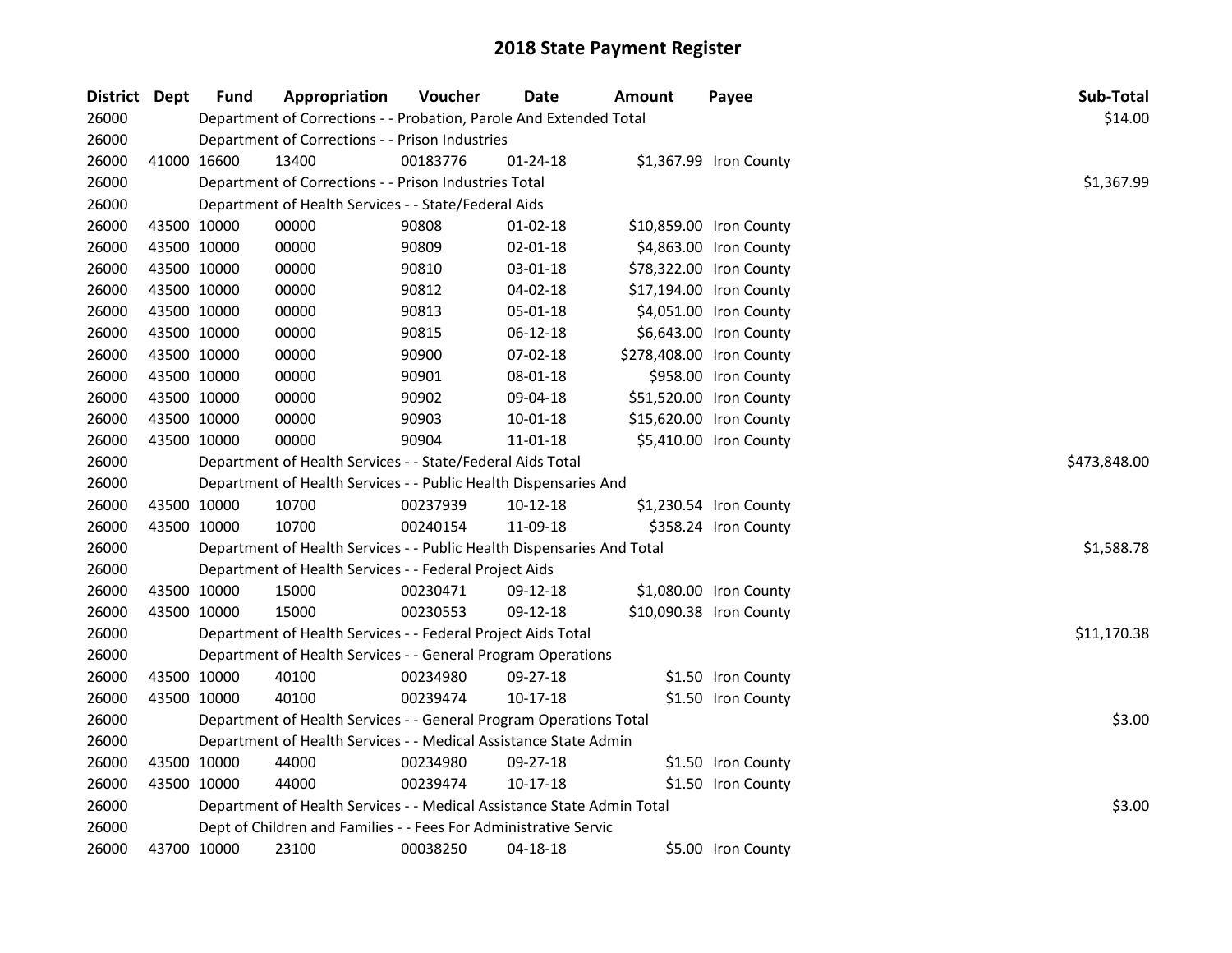| District Dept | <b>Fund</b> | Appropriation                                                          | Voucher  | Date           | <b>Amount</b> | Payee                    | Sub-Total    |
|---------------|-------------|------------------------------------------------------------------------|----------|----------------|---------------|--------------------------|--------------|
| 26000         | 43700 10000 | 23100                                                                  | 00042313 | $07-17-18$     |               | \$5.00 Iron County       |              |
| 26000         |             | Dept of Children and Families - - Fees For Administrative Servic Total |          |                |               |                          | \$10.00      |
| 26000         |             | Dept of Children and Families - - General Aids                         |          |                |               |                          |              |
| 26000         | 43700 10000 | 99000                                                                  | 00033195 | 01-05-18       |               | \$1,651.32 Iron County   |              |
| 26000         | 43700 10000 | 99000                                                                  | 00034106 | 01-30-18       |               | \$19,704.38 Iron County  |              |
| 26000         | 43700 10000 | 99000                                                                  | 00034306 | 02-05-18       |               | \$36,742.96 Iron County  |              |
| 26000         | 43700 10000 | 99000                                                                  | 00034848 | 02-21-18       |               | \$28.50 Iron County      |              |
| 26000         | 43700 10000 | 99000                                                                  | 00035001 | 02-21-18       |               | \$28.95 Iron County      |              |
| 26000         | 43700 10000 | 99000                                                                  | 00035104 | $02 - 21 - 18$ |               | \$73.95 Iron County      |              |
| 26000         | 43700 10000 | 99000                                                                  | 00035234 | 02-22-18       |               | \$65.56 Iron County      |              |
| 26000         | 43700 10000 | 99000                                                                  | 00035637 | 03-05-18       |               | \$66,710.85 Iron County  |              |
| 26000         | 43700 10000 | 99000                                                                  | 00035900 | 03-12-18       |               | \$220.00 Iron County     |              |
| 26000         | 43700 10000 | 99000                                                                  | 00037079 | 04-03-18       |               | \$563.65 Iron County     |              |
| 26000         | 43700 10000 | 99000                                                                  | 00037564 | 04-05-18       |               | \$1,928.25 Iron County   |              |
| 26000         | 43700 10000 | 99000                                                                  | 00038799 | 04-30-18       |               | \$18,347.14 Iron County  |              |
| 26000         | 43700 10000 | 99000                                                                  | 00038868 | 04-30-18       |               | \$34.42 Iron County      |              |
| 26000         | 43700 10000 | 99000                                                                  | 00039176 | 05-07-18       |               | \$7,371.71 Iron County   |              |
| 26000         | 43700 10000 | 99000                                                                  | 00040595 | 06-05-18       |               | \$2,123.71 Iron County   |              |
| 26000         | 43700 10000 | 99000                                                                  | 00041776 | 07-05-18       |               | \$5,461.20 Iron County   |              |
| 26000         | 43700 10000 | 99000                                                                  | 00042790 | 07-31-18       |               | \$18,088.95 Iron County  |              |
| 26000         | 43700 10000 | 99000                                                                  | 00042996 | 08-03-18       |               | \$119.00 Iron County     |              |
| 26000         | 43700 10000 | 99000                                                                  | 00043086 | 08-06-18       |               | \$540.70 Iron County     |              |
| 26000         | 43700 10000 | 99000                                                                  | 00043964 | 08-29-18       |               | \$124,648.00 Iron County |              |
| 26000         | 43700 10000 | 99000                                                                  | 00044049 | 08-30-18       |               | \$2,716.00 Iron County   |              |
| 26000         | 43700 10000 | 99000                                                                  | 00044160 | 09-05-18       |               | \$15,890.51 Iron County  |              |
| 26000         | 43700 10000 | 99000                                                                  | 00045368 | 10-05-18       |               | \$2,383.75 Iron County   |              |
| 26000         | 43700 10000 | 99000                                                                  | 00046187 | 10-30-18       |               | \$15,677.52 Iron County  |              |
| 26000         | 43700 10000 | 99000                                                                  | 00046501 | 11-05-18       |               | \$11,528.25 Iron County  |              |
| 26000         | 43700 10000 | 99000                                                                  | 00047558 | 12-05-18       |               | \$7,791.64 Iron County   |              |
| 26000         | 43700 10000 | 99000                                                                  | 00048162 | 12-27-18       |               | \$2,823.36 Iron County   |              |
| 26000         |             | Dept of Children and Families - - General Aids Total                   |          |                |               |                          | \$363,264.23 |
| 26000         |             | Dept of Workforce Development - - Ui Admin Fed                         |          |                |               |                          |              |
| 26000         | 44500 10000 | 15100                                                                  | 00142144 | 01-03-18       |               | \$5.00 Iron County       |              |
| 26000         | 44500 10000 | 15100                                                                  | 00146824 | 02-02-18       |               | \$15.00 Iron County      |              |
| 26000         | 44500 10000 | 15100                                                                  | 00152409 | 03-02-18       |               | \$15.00 Iron County      |              |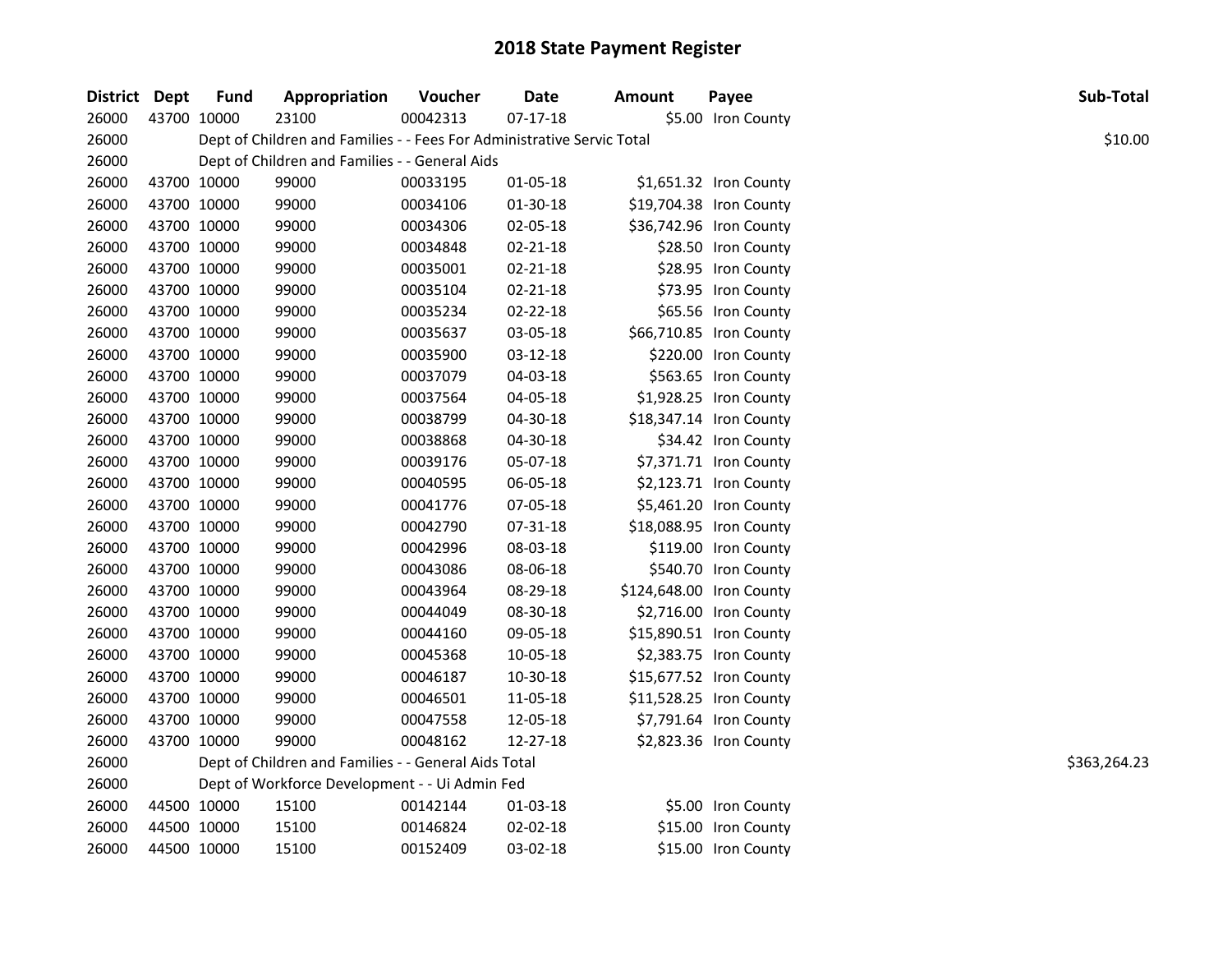| District Dept |             | <b>Fund</b> | Appropriation                                                         | Voucher  | <b>Date</b>    | Amount | Payee                   | Sub-Total   |
|---------------|-------------|-------------|-----------------------------------------------------------------------|----------|----------------|--------|-------------------------|-------------|
| 26000         | 44500 10000 |             | 15100                                                                 | 00157721 | 04-03-18       |        | \$15.00 Iron County     |             |
| 26000         | 44500 10000 |             | 15100                                                                 | 00163039 | 05-02-18       |        | \$10.00 Iron County     |             |
| 26000         | 44500 10000 |             | 15100                                                                 | 00168115 | 06-04-18       |        | \$20.00 Iron County     |             |
| 26000         | 44500 10000 |             | 15100                                                                 | 00173118 | 07-03-18       |        | \$20.00 Iron County     |             |
| 26000         | 44500 10000 |             | 15100                                                                 | 00178363 | 08-02-18       |        | \$5.00 Iron County      |             |
| 26000         |             | 44500 10000 | 15100                                                                 | 00183421 | 09-05-18       |        | \$25.00 Iron County     |             |
| 26000         |             | 44500 10000 | 15100                                                                 | 00188567 | 10-02-18       |        | \$5.00 Iron County      |             |
| 26000         | 44500 10000 |             | 15100                                                                 | 00194630 | 11-02-18       |        | \$20.00 Iron County     |             |
| 26000         | 44500 10000 |             | 15100                                                                 | 00199611 | 12-04-18       |        | \$5.00 Iron County      |             |
| 26000         |             |             | Dept of Workforce Development - - Ui Admin Fed Total                  | \$160.00 |                |        |                         |             |
| 26000         |             |             | Dept of Workforce Development - - Wc Ops Uninsured Emplyr Admin       |          |                |        |                         |             |
| 26000         |             | 44500 22700 | 17700                                                                 | 00149626 | 02-16-18       |        | \$10.00 Iron County     |             |
| 26000         |             | 44500 22700 | 17700                                                                 | 00195320 | 11-07-18       |        | \$5.00 Iron County      |             |
| 26000         |             |             | Dept of Workforce Development - - Wc Ops Uninsured Emplyr Admin Total |          |                |        |                         | \$15.00     |
| 26000         |             |             | Department of Justice - - Crime Laboratories, Dna                     |          |                |        |                         |             |
| 26000         |             | 45500 10000 | 22100                                                                 | 00048982 | 07-19-18       |        | \$250.00 Iron County    |             |
| 26000         |             |             | Department of Justice - - Crime Laboratories, Dna Total               | \$250.00 |                |        |                         |             |
| 26000         |             |             | Department of Justice - - Law Enforcement Train, Local                |          |                |        |                         |             |
| 26000         |             | 45500 10000 | 23100                                                                 | 00053152 | $10 - 11 - 18$ |        | \$3,200.00 Iron County  |             |
| 26000         |             |             | Department of Justice - - Law Enforcement Train, Local Total          |          |                |        |                         | \$3,200.00  |
| 26000         |             |             | Department of Justice - - Crime Victim Witness Assist                 |          |                |        |                         |             |
| 26000         |             | 45500 10000 | 53200                                                                 | 00043047 | 03-06-18       |        | \$19,289.22 Iron County |             |
| 26000         | 45500 10000 |             | 53200                                                                 | 00049106 | 07-19-18       |        | \$18,933.74 Iron County |             |
| 26000         |             |             | Department of Justice - - Crime Victim Witness Assist Total           |          |                |        |                         | \$38,222.96 |
| 26000         |             |             | Department of Military Affairs - - Disaster Recovery Aid              |          |                |        |                         |             |
| 26000         |             | 46500 10000 | 30500                                                                 | 00037127 | $01 - 17 - 18$ |        | \$692.62 Iron County    |             |
| 26000         |             | 46500 10000 | 30500                                                                 | 00039005 | 02-13-18       |        | \$1,038.94 Iron County  |             |
| 26000         |             | 46500 10000 | 30500                                                                 | 00044881 | 06-15-18       |        | \$15,460.07 Iron County |             |
| 26000         |             | 46500 10000 | 30500                                                                 | 00045669 | 06-29-18       |        | \$1,065.47 Iron County  |             |
| 26000         |             | 46500 10000 | 30500                                                                 | 00049742 | 09-28-18       |        | \$1,160.80 Iron County  |             |
| 26000         |             |             | Department of Military Affairs - - Disaster Recovery Aid Total        |          |                |        |                         | \$19,417.90 |
| 26000         |             |             | Department of Military Affairs - - Emergency Response Equipment       |          |                |        |                         |             |
| 26000         | 46500 10000 |             | 30800                                                                 | 00039021 | $02 - 13 - 18$ |        | \$969.88 Iron County    |             |
| 26000         |             |             | Department of Military Affairs - - Emergency Response Equipment Total |          |                |        |                         | \$969.88    |
| 26000         |             |             | Department of Military Affairs - - Local Emer Planning Grants         |          |                |        |                         |             |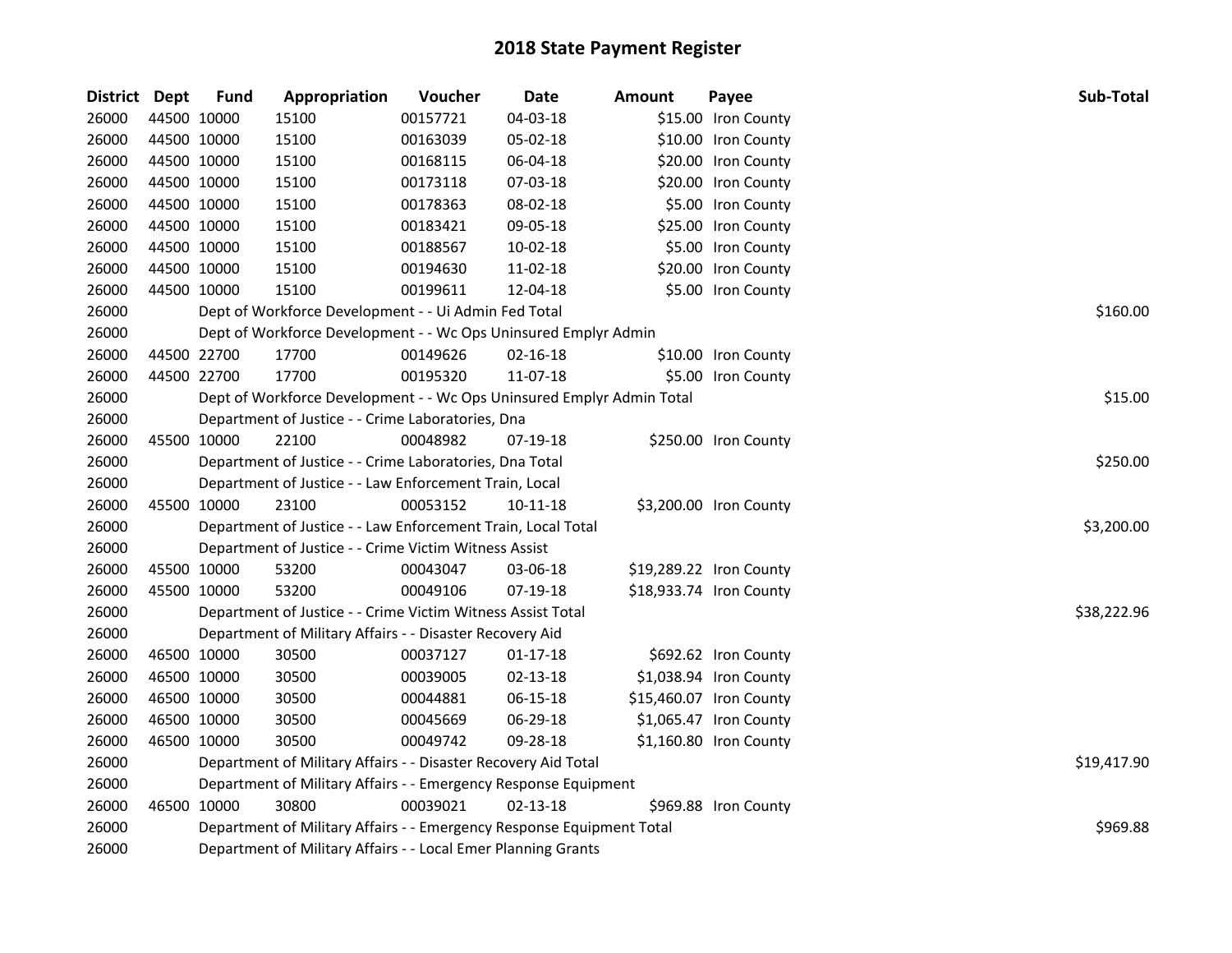| District Dept |             | <b>Fund</b> | Appropriation                                                           | Voucher  | <b>Date</b>    | <b>Amount</b> | Payee                    | Sub-Total    |
|---------------|-------------|-------------|-------------------------------------------------------------------------|----------|----------------|---------------|--------------------------|--------------|
| 26000         | 46500 10000 |             | 33700                                                                   | 00045712 | 07-02-18       |               | \$1,797.75 Iron County   |              |
| 26000         |             |             | Department of Military Affairs - - Local Emer Planning Grants Total     |          |                |               |                          | \$1,797.75   |
| 26000         |             |             | Department of Military Affairs - - Federal Aid, Local Assistance        |          |                |               |                          |              |
| 26000         | 46500 10000 |             | 34200                                                                   | 00037127 | 01-17-18       |               | \$4,155.75 Iron County   |              |
| 26000         | 46500 10000 |             | 34200                                                                   | 00038076 | 01-30-18       |               | \$12,910.77 Iron County  |              |
| 26000         | 46500 10000 |             | 34200                                                                   | 00039005 | $02 - 13 - 18$ |               | \$6,233.62 Iron County   |              |
| 26000         | 46500 10000 |             | 34200                                                                   | 00040083 | 03-09-18       |               | \$7,500.00 Iron County   |              |
| 26000         | 46500 10000 |             | 34200                                                                   | 00041340 | 04-04-18       |               | \$92,760.42 Iron County  |              |
| 26000         | 46500 10000 |             | 34200                                                                   | 00045669 | 06-29-18       |               | \$6,392.81 Iron County   |              |
| 26000         | 46500 10000 |             | 34200                                                                   | 00046371 | $07-13-18$     |               | \$3,655.41 Iron County   |              |
| 26000         | 46500 10000 |             | 34200                                                                   | 00048187 | 08-29-18       |               | \$12,889.55 Iron County  |              |
| 26000         | 46500 10000 |             | 34200                                                                   | 00049742 | 09-28-18       |               | \$6,964.82 Iron County   |              |
| 26000         |             |             | Department of Military Affairs - - Federal Aid, Local Assistance Total  |          |                |               |                          | \$153,463.15 |
| 26000         |             |             | Department of Military Affairs - - St Emerg Response Bd Grant Pif       |          |                |               |                          |              |
| 26000         | 46500 27200 |             | 36400                                                                   | 00038421 | 01-30-18       |               | \$1,895.88 Iron County   |              |
| 26000         |             |             | Department of Military Affairs - - St Emerg Response Bd Grant Pif Total |          |                |               |                          | \$1,895.88   |
| 26000         |             |             | Department of Veterans Affairs - - Grants To Counties                   |          |                |               |                          |              |
| 26000         | 48500 15200 |             | 12700                                                                   | 00043034 | $02 - 16 - 18$ |               | \$850.00 Iron County     |              |
| 26000         |             |             | Department of Veterans Affairs - - Grants To Counties Total             |          |                |               |                          | \$850.00     |
| 26000         |             |             | Department of Veterans Affairs - - County Grants                        |          |                |               |                          |              |
| 26000         | 48500 58200 |             | 26700                                                                   | 00043034 | $02 - 16 - 18$ |               | \$3,825.00 Iron County   |              |
| 26000         |             |             | Department of Veterans Affairs - - County Grants Total                  |          |                |               |                          | \$3,825.00   |
| 26000         |             |             | Department of Veterans Affairs - - County Grants                        |          |                |               |                          |              |
| 26000         | 48500 58300 |             | 37000                                                                   | 00043034 | $02 - 16 - 18$ |               | \$3,825.00 Iron County   |              |
| 26000         |             |             | Department of Veterans Affairs - - County Grants Total                  |          |                |               |                          | \$3,825.00   |
| 26000         |             |             | Department of Administration - - Federal Aid                            |          |                |               |                          |              |
| 26000         | 50500 10000 |             | 14200                                                                   | 00072663 | 02-20-18       |               | \$16,182.42 Iron County  |              |
| 26000         | 50500 10000 |             | 14200                                                                   | 00076006 | 03-29-18       |               | \$125,000.00 Iron County |              |
| 26000         | 50500 10000 |             | 14200                                                                   | 00079050 | 05-04-18       |               | \$26,450.00 Iron County  |              |
| 26000         | 50500 10000 |             | 14200                                                                   | 00080305 | 05-21-18       |               | \$41,486.34 Iron County  |              |
| 26000         |             |             | Department of Administration - - Federal Aid Total                      |          |                |               |                          | \$209,118.76 |
| 26000         |             |             | Department of Administration - - Federal Aid, Local Assistance          |          |                |               |                          |              |
| 26000         | 50500 10000 |             | 15500                                                                   | 00072672 | 02-14-18       |               | \$1,378.27 Iron County   |              |
| 26000         | 50500 10000 |             | 15500                                                                   | 00073914 | 02-28-18       |               | \$234.12 Iron County     |              |
| 26000         | 50500 10000 |             | 15500                                                                   | 00075145 | 03-14-18       |               | \$510.38 Iron County     |              |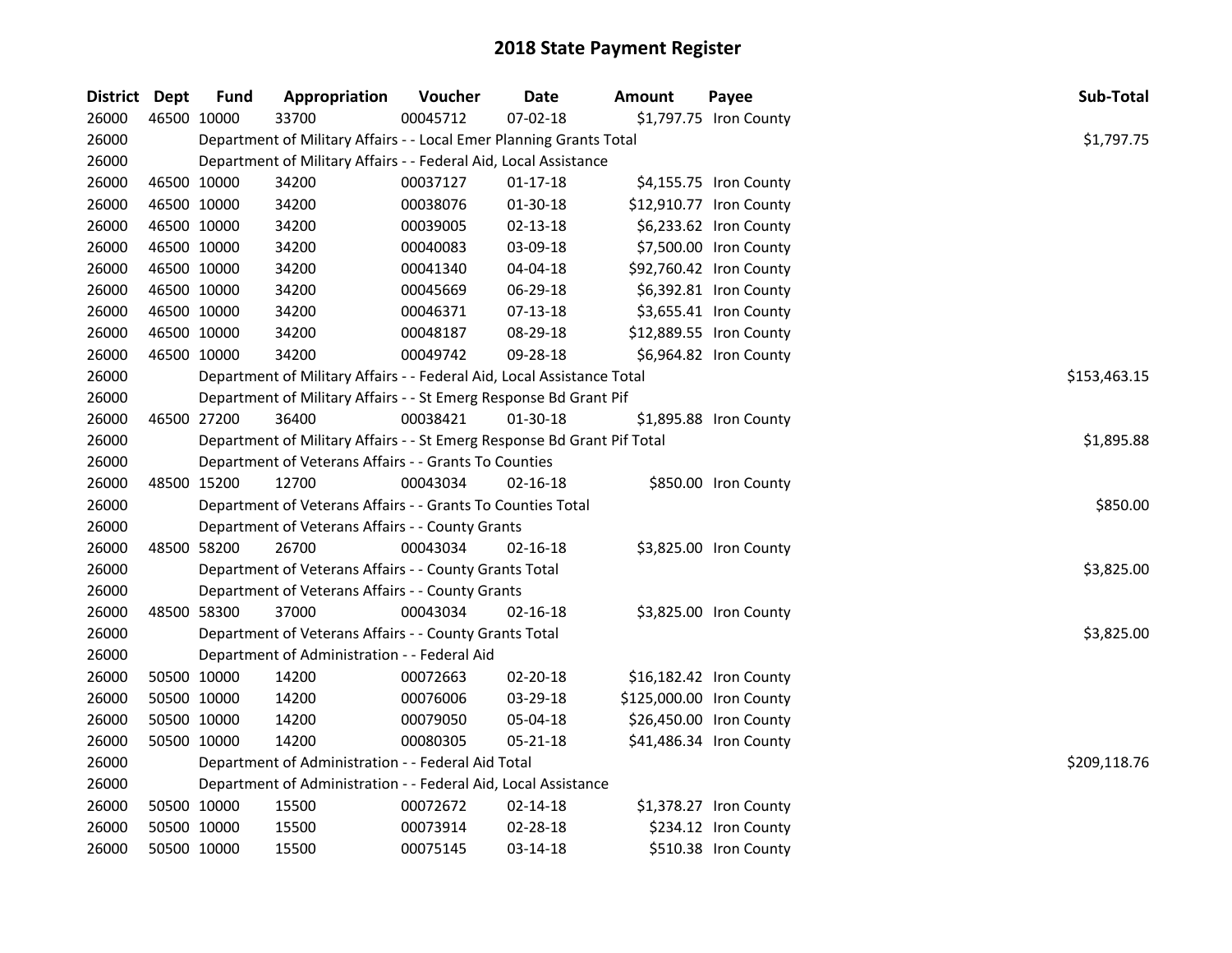| District Dept | <b>Fund</b> | Appropriation                                                          | Voucher  | <b>Date</b>    | <b>Amount</b> | Payee                   | Sub-Total    |
|---------------|-------------|------------------------------------------------------------------------|----------|----------------|---------------|-------------------------|--------------|
| 26000         | 50500 10000 | 15500                                                                  | 00079077 | 04-30-18       |               | \$626.61 Iron County    |              |
| 26000         | 50500 10000 | 15500                                                                  | 00080183 | 05-14-18       |               | \$1,455.19 Iron County  |              |
| 26000         | 50500 10000 | 15500                                                                  | 00083951 | 06-28-18       |               | \$1,166.12 Iron County  |              |
| 26000         | 50500 10000 | 15500                                                                  | 00085795 | 07-30-18       |               | \$3,361.42 Iron County  |              |
| 26000         | 50500 10000 | 15500                                                                  | 00087416 | 08-28-18       |               | \$1,096.80 Iron County  |              |
| 26000         | 50500 10000 | 15500                                                                  | 00089312 | 09-28-18       |               | \$509.59 Iron County    |              |
| 26000         | 50500 10000 | 15500                                                                  | 00090342 | $10 - 15 - 18$ |               | \$33.25 Iron County     |              |
| 26000         | 50500 10000 | 15500                                                                  | 00092871 | 11-28-18       |               | \$2,674.38 Iron County  |              |
| 26000         | 50500 10000 | 15500                                                                  | 00094451 | 12-28-18       |               | \$3,182.89 Iron County  |              |
| 26000         |             | Department of Administration - - Federal Aid, Local Assistance Total   |          |                |               |                         | \$16,229.02  |
| 26000         |             | Department of Administration - - Federal Aid, Local Assistance         |          |                |               |                         |              |
| 26000         | 50500 10000 | 74300                                                                  | 00089349 | 10-02-18       |               | \$13,739.57 Iron County |              |
| 26000         |             | Department of Administration - - Federal Aid, Local Assistance Total   |          |                |               |                         | \$13,739.57  |
| 26000         |             | Department of Administration - - Low-Income Assistance Grants          |          |                |               |                         |              |
| 26000         | 50500 23500 | 37100                                                                  | 00072672 | 02-14-18       |               | \$1,780.20 Iron County  |              |
| 26000         | 50500 23500 | 37100                                                                  | 00075145 | 03-14-18       |               | \$57.37 Iron County     |              |
| 26000         | 50500 23500 | 37100                                                                  | 00079077 | 04-30-18       |               | \$1,118.73 Iron County  |              |
| 26000         | 50500 23500 | 37100                                                                  | 00080183 | 05-14-18       |               | \$654.27 Iron County    |              |
| 26000         | 50500 23500 | 37100                                                                  | 00083951 | 06-28-18       |               | \$708.43 Iron County    |              |
| 26000         | 50500 23500 | 37100                                                                  | 00092871 | 11-28-18       |               | \$2,674.37 Iron County  |              |
| 26000         | 50500 23500 | 37100                                                                  | 00094451 | 12-28-18       |               | \$3,297.09 Iron County  |              |
| 26000         |             | Department of Administration - - Low-Income Assistance Grants Total    |          |                |               |                         | \$10,290.46  |
| 26000         |             | Department of Administration - - Land                                  |          |                |               |                         |              |
| 26000         | 50500 26900 | 16600                                                                  | 00076182 | 03-29-18       |               | \$25,000.00 Iron County |              |
| 26000         |             | Department of Administration - - Land Total                            |          |                |               |                         | \$25,000.00  |
| 26000         |             | Department of Administration - - Land Information Program; Loca        |          |                |               |                         |              |
| 26000         | 50500 26900 | 17300                                                                  | 00072916 | 02-22-18       |               | \$1,000.00 Iron County  |              |
| 26000         | 50500 26900 | 17300                                                                  | 00075514 | 03-20-18       |               | \$85,952.00 Iron County |              |
| 26000         | 50500 26900 | 17300                                                                  | 00076894 | 04-06-18       |               | \$25,000.00 Iron County |              |
| 26000         |             | Department of Administration - - Land Information Program; Loca Total  |          |                |               |                         | \$111,952.00 |
| 26000         |             | Commissioners of Public Lands - - Trust Lands And Investments --       |          |                |               |                         |              |
| 26000         | 50700 10000 | 12800                                                                  | 00002079 | 09-28-18       |               | \$35.00 Iron County     |              |
| 26000         |             | Commissioners of Public Lands - - Trust Lands And Investments -- Total |          |                |               |                         | \$35.00      |
| 26000         |             | Public Defender Board - - Transcript, Discovery And Int                |          |                |               |                         |              |
| 26000         | 55000 10000 | 10600                                                                  | 00128194 | 02-13-18       |               | \$272.40 Iron County    |              |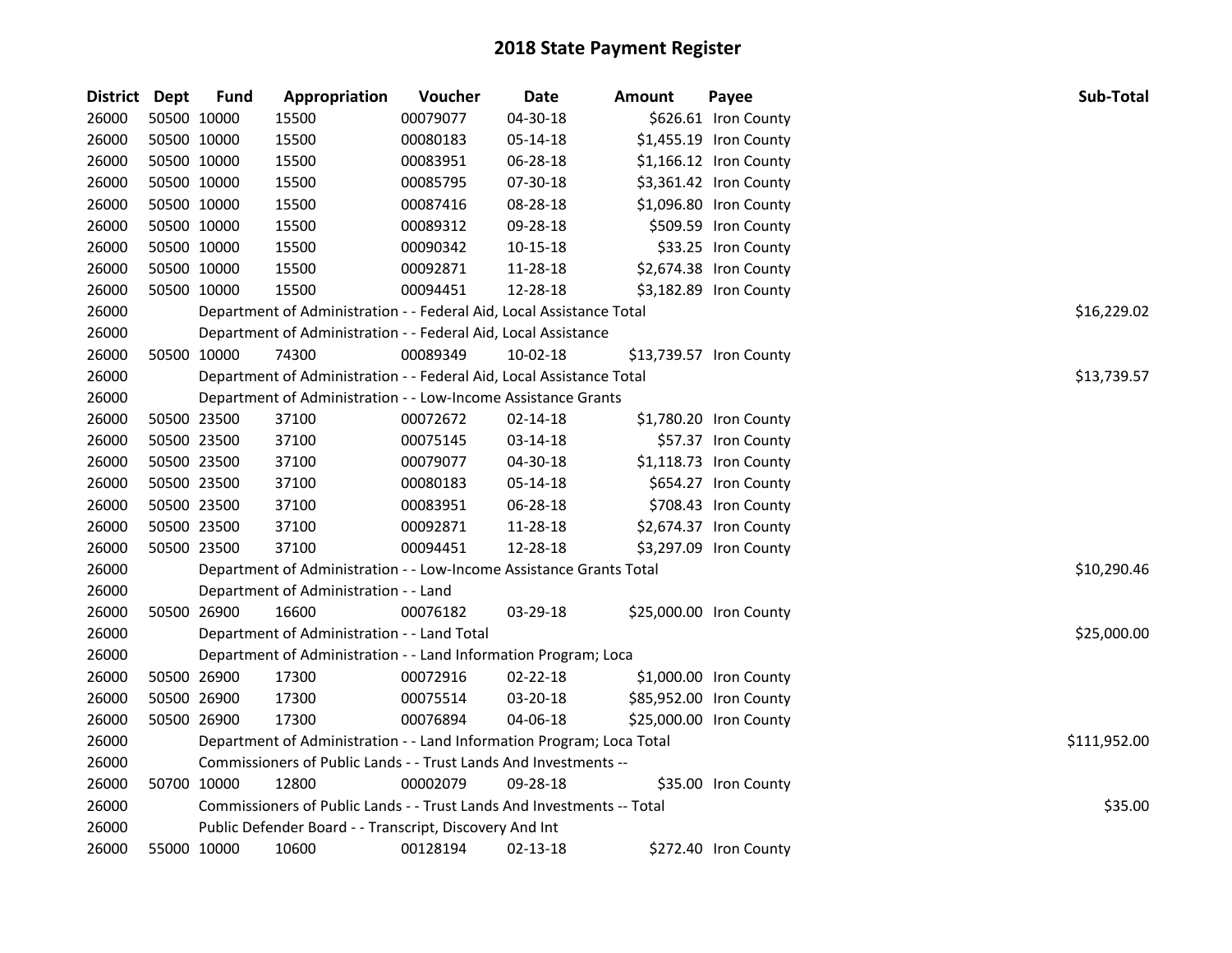| <b>District</b> | Dept        | <b>Fund</b> | Appropriation                                                         | Voucher  | Date           | <b>Amount</b>              | Payee                    | Sub-Total      |
|-----------------|-------------|-------------|-----------------------------------------------------------------------|----------|----------------|----------------------------|--------------------------|----------------|
| 26000           | 55000 10000 |             | 10600                                                                 | 00164745 | 10-15-18       |                            | \$252.20 Iron County     |                |
| 26000           |             |             | Public Defender Board - - Transcript, Discovery And Int Total         |          |                |                            |                          | \$524.60       |
| 26000           |             |             | Department of Revenue - - General Program Operations                  |          |                |                            |                          |                |
| 26000           |             | 56600 10000 | 10100                                                                 | 00082416 | $01 - 17 - 18$ |                            | \$295.00 Iron County     |                |
| 26000           |             |             | Department of Revenue - - General Program Operations Total            |          |                | \$295.00                   |                          |                |
| 26000           |             |             | Circuit Courts - - Circuit Court Costs                                |          |                |                            |                          |                |
| 26000           |             | 62500 10000 | 10500                                                                 | 00000491 | 01-09-18       |                            | \$26,137.00 Iron County  |                |
| 26000           | 62500 10000 |             | 10500                                                                 | 00000965 | 08-24-18       |                            | \$37,751.00 Iron County  |                |
| 26000           |             |             | Circuit Courts - - Circuit Court Costs Total                          |          |                |                            |                          | \$63,888.00    |
| 26000           |             |             | Shared Revenue and Tax Relief - - County And Municipal Aid            |          |                |                            |                          |                |
| 26000           | 83500 10000 |             | 10500                                                                 | 00033322 | $07 - 23 - 18$ |                            | \$12,727.68 Iron County  |                |
| 26000           |             | 83500 10000 | 10500                                                                 | 00036208 | 11-19-18       |                            | \$72,123.51 Iron County  |                |
| 26000           |             |             | Shared Revenue and Tax Relief - - County And Municipal Aid Total      |          | \$84,851.19    |                            |                          |                |
| 26000           |             |             | Shared Revenue and Tax Relief - - Exempt Computer Aid                 |          |                |                            |                          |                |
| 26000           |             | 83500 10000 | 10900                                                                 | 00029895 | 07-23-18       |                            | \$868.58 Iron County     |                |
| 26000           |             |             | Shared Revenue and Tax Relief - - Exempt Computer Aid Total           |          |                |                            |                          | \$868.58       |
| 26000           |             |             | Shared Revenue and Tax Relief - - Utility Aid                         |          |                |                            |                          |                |
| 26000           | 83500 10000 |             | 11000                                                                 | 00033322 | $07 - 23 - 18$ |                            | \$6,199.72 Iron County   |                |
| 26000           | 83500 10000 |             | 11000                                                                 | 00036208 | 11-19-18       |                            | \$34,856.95 Iron County  |                |
| 26000           |             |             | Shared Revenue and Tax Relief - - Utility Aid Total                   |          |                |                            |                          | \$41,056.67    |
| 26000           |             |             | Shared Revenue and Tax Relief - - School Lvy Tx/First Dollar Cr       |          |                |                            |                          |                |
| 26000           |             | 83500 10000 | 30200                                                                 | 00029611 | 07-23-18       |                            | \$265,517.15 Iron County |                |
| 26000           |             | 83500 10000 | 30200                                                                 | 00029759 | 07-23-18       | \$1,193,953.74 Iron County |                          |                |
| 26000           |             |             | Shared Revenue and Tax Relief - - School Lvy Tx/First Dollar Cr Total |          |                |                            |                          | \$1,459,470.89 |
| 26000           |             |             | Shared Revenue and Tax Relief - - Lottery & Gaming Credit             |          |                |                            |                          |                |
| 26000           |             | 83500 52100 | 36300                                                                 | 00027126 | $03 - 26 - 18$ |                            | \$166,432.73 Iron County |                |
| 26000           |             |             | Shared Revenue and Tax Relief - - Lottery & Gaming Credit Total       |          |                |                            |                          | \$166,432.73   |
| 26000 Total     |             |             |                                                                       |          |                |                            |                          | \$6,610,835.19 |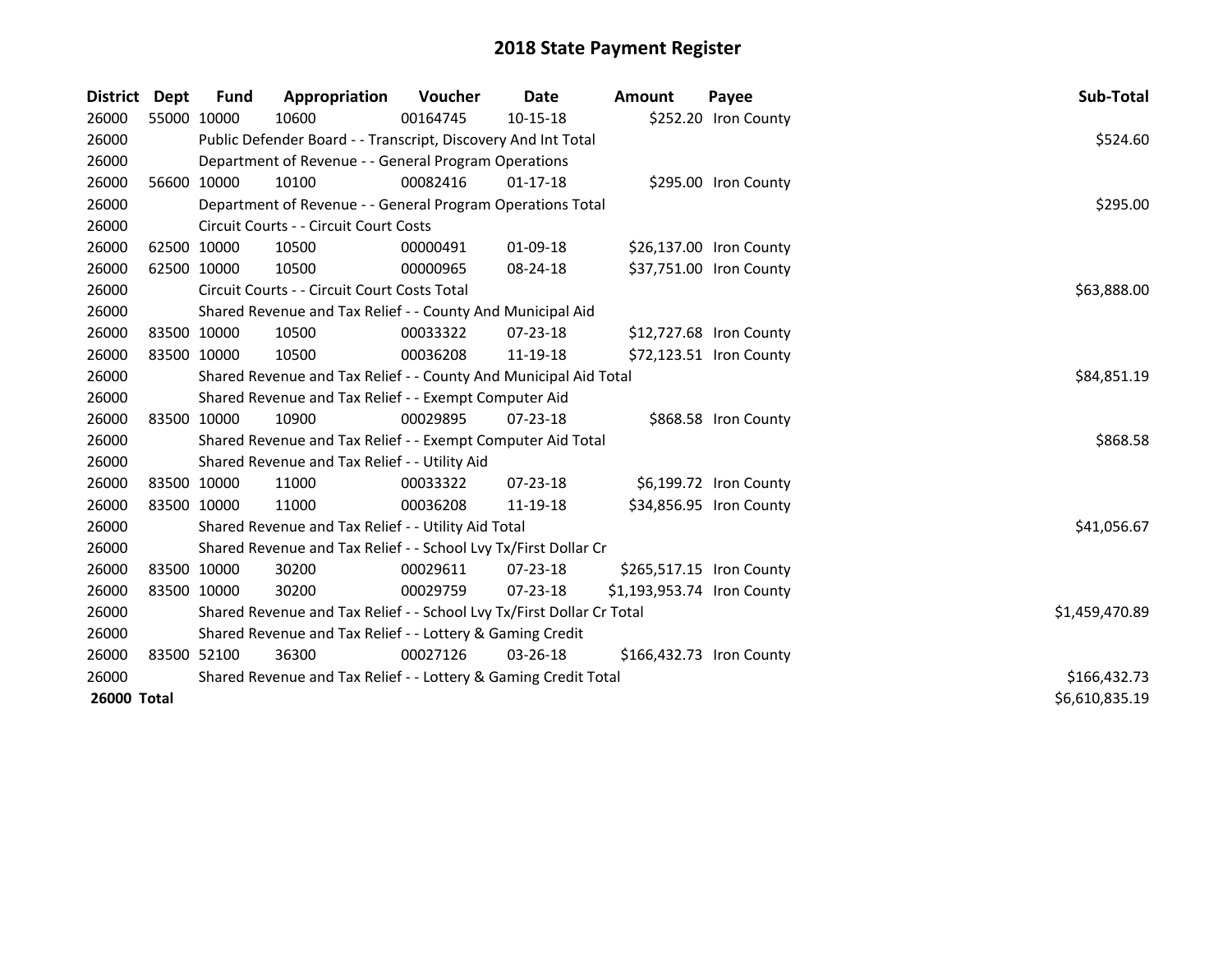| <b>District</b> | Dept | <b>Fund</b>                                         | Appropriation                                                      | Voucher  | Date           | <b>Amount</b> | Payee                        | Sub-Total    |
|-----------------|------|-----------------------------------------------------|--------------------------------------------------------------------|----------|----------------|---------------|------------------------------|--------------|
| 26002           |      |                                                     | Dept of Safety & Prof Services - - Fire Dues Distribution          |          |                |               |                              |              |
| 26002           |      | 16500 10000                                         | 22500                                                              | 00024213 | $07 - 24 - 18$ |               | \$543.41 Town Of Anderson    |              |
| 26002           |      |                                                     | Dept of Safety & Prof Services - - Fire Dues Distribution Total    | \$543.41 |                |               |                              |              |
| 26002           |      |                                                     | Dept of Natural Resources - - Aids In Lieu Of Taxes - Gener        |          |                |               |                              |              |
| 26002           |      | 37000 10000                                         | 50300                                                              | 00211555 | $02 - 02 - 18$ |               | \$2,298.22 Town Of Anderson  |              |
| 26002           |      |                                                     | Dept of Natural Resources - - Aids In Lieu Of Taxes - Gener Total  |          |                |               |                              | \$2,298.22   |
| 26002           |      |                                                     | Dept of Natural Resources - - Resaids - Cnty Forst, Cl & Mfl       |          |                |               |                              |              |
| 26002           |      | 37000 21200                                         | 57100                                                              | 00247551 | $06 - 28 - 18$ |               | \$14,130.45 Town Of Anderson |              |
| 26002           |      |                                                     | Dept of Natural Resources - - Resaids - Cnty Forst, CI & Mfl Total |          |                |               |                              | \$14,130.45  |
| 26002           |      |                                                     | WI Dept of Transportation - - Trns Aids To Mnc.-Sf                 |          |                |               |                              |              |
| 26002           |      | 39500 21100                                         | 19100                                                              | 00204361 | $01 - 02 - 18$ |               | \$23,065.79 Town Of Anderson |              |
| 26002           |      | 39500 21100                                         | 19100                                                              | 00234870 | 04-02-18       |               | \$23,065.79 Town Of Anderson |              |
| 26002           |      | 39500 21100                                         | 19100                                                              | 00268569 | $07 - 02 - 18$ |               | \$23,065.79 Town Of Anderson |              |
| 26002           |      | 39500 21100                                         | 19100                                                              | 00302621 | 10-01-18       |               | \$23,065.81 Town Of Anderson |              |
| 26002           |      |                                                     | WI Dept of Transportation - - Trns Aids To Mnc.-Sf Total           |          |                |               |                              | \$92,263.18  |
| 26002           |      |                                                     | Shared Revenue and Tax Relief - - County And Municipal Aid         |          |                |               |                              |              |
| 26002           |      | 83500 10000                                         | 10500                                                              | 00033310 | $07 - 23 - 18$ |               | \$1,743.92 Town Of Anderson  |              |
| 26002           |      | 83500 10000                                         | 10500                                                              | 00036196 | 11-19-18       |               | \$9,882.23 Town Of Anderson  |              |
| 26002           |      |                                                     | Shared Revenue and Tax Relief - - County And Municipal Aid Total   |          |                |               |                              | \$11,626.15  |
| 26002           |      |                                                     | Shared Revenue and Tax Relief - - Utility Aid                      |          |                |               |                              |              |
| 26002           |      | 83500 10000                                         | 11000                                                              | 00033310 | 07-23-18       |               | \$10.03 Town Of Anderson     |              |
| 26002           |      | 83500 10000                                         | 11000                                                              | 00036196 | 11-19-18       |               | \$56.11 Town Of Anderson     |              |
| 26002           |      | Shared Revenue and Tax Relief - - Utility Aid Total | \$66.14                                                            |          |                |               |                              |              |
| 26002 Total     |      |                                                     |                                                                    |          |                |               |                              | \$120,927.55 |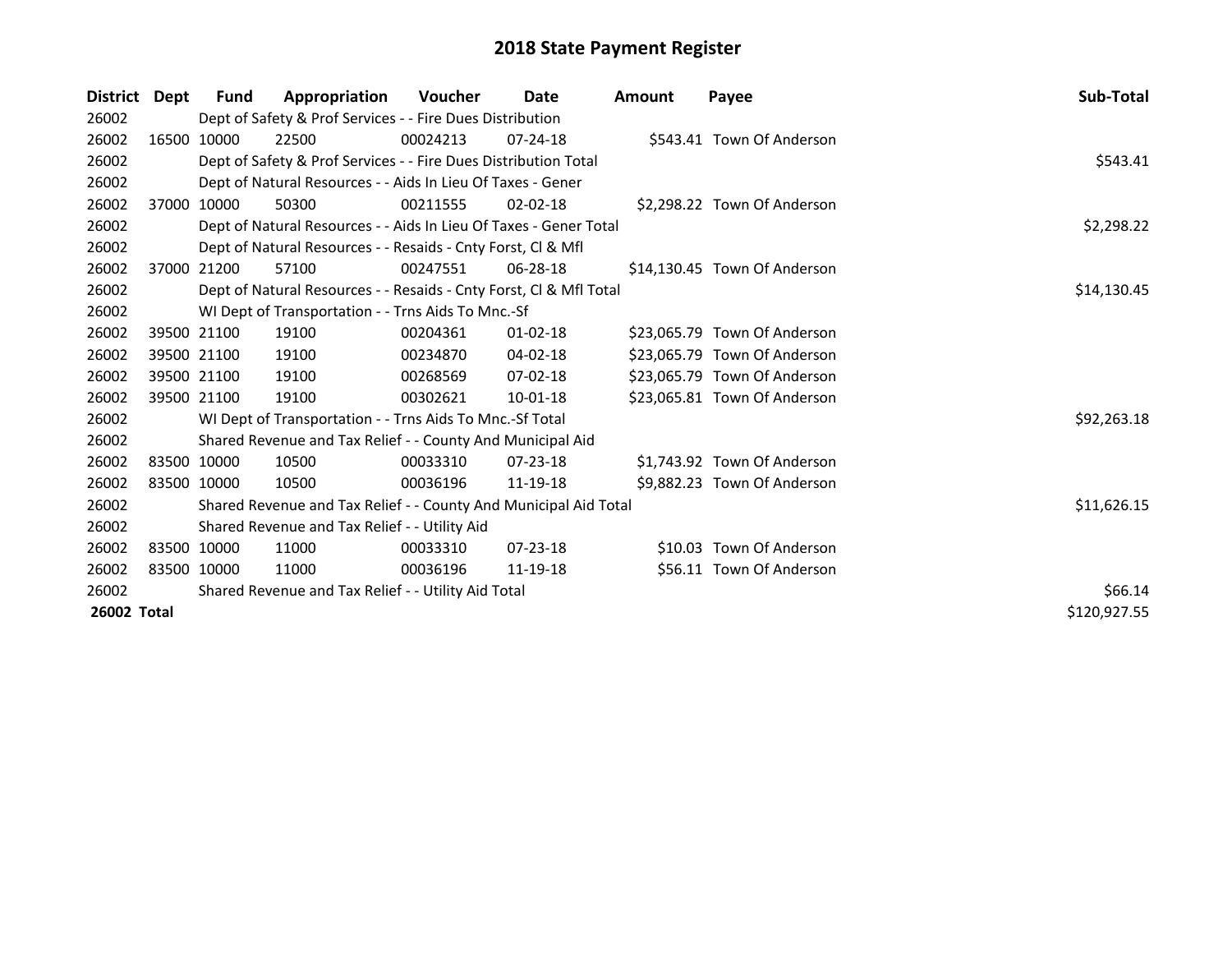| District    | Dept        | Fund        | Appropriation                                                      | Voucher    | Date           | Amount | Payee                     | Sub-Total    |
|-------------|-------------|-------------|--------------------------------------------------------------------|------------|----------------|--------|---------------------------|--------------|
| 26004       |             |             | Dept of Safety & Prof Services - - Fire Dues Distribution          |            |                |        |                           |              |
| 26004       |             | 16500 10000 | 22500                                                              | 00024214   | $07 - 24 - 18$ |        | \$528.73 Town Of Carey    |              |
| 26004       |             |             | Dept of Safety & Prof Services - - Fire Dues Distribution Total    |            |                |        |                           | \$528.73     |
| 26004       |             |             | Dept of Natural Resources - - Resaids - Cnty Forst, Cl & Mfl       |            |                |        |                           |              |
| 26004       |             | 37000 21200 | 57100                                                              | 00247552   | 06-28-18       |        | \$5,826.23 Town Of Carey  |              |
| 26004       |             |             | Dept of Natural Resources - - Resaids - Cnty Forst, CI & Mfl Total | \$5,826.23 |                |        |                           |              |
| 26004       |             |             | WI Dept of Transportation - - Trns Aids To Mnc.-Sf                 |            |                |        |                           |              |
| 26004       |             | 39500 21100 | 19100                                                              | 00204362   | 01-02-18       |        | \$23,000.09 Town Of Carey |              |
| 26004       |             | 39500 21100 | 19100                                                              | 00234871   | 04-02-18       |        | \$23,000.09 Town Of Carey |              |
| 26004       |             | 39500 21100 | 19100                                                              | 00268570   | 07-02-18       |        | \$23,000.09 Town Of Carey |              |
| 26004       |             | 39500 21100 | 19100                                                              | 00302622   | $10 - 01 - 18$ |        | \$23,000.12 Town Of Carey |              |
| 26004       |             |             | WI Dept of Transportation - - Trns Aids To Mnc.-Sf Total           |            |                |        |                           | \$92,000.39  |
| 26004       |             |             | Shared Revenue and Tax Relief - - County And Municipal Aid         |            |                |        |                           |              |
| 26004       | 83500 10000 |             | 10500                                                              | 00033311   | 07-23-18       |        | \$2,296.15 Town Of Carey  |              |
| 26004       |             | 83500 10000 | 10500                                                              | 00036197   | 11-19-18       |        | \$13,011.49 Town Of Carey |              |
| 26004       |             |             | Shared Revenue and Tax Relief - - County And Municipal Aid Total   |            |                |        |                           | \$15,307.64  |
| 26004 Total |             |             |                                                                    |            |                |        |                           | \$113,662.99 |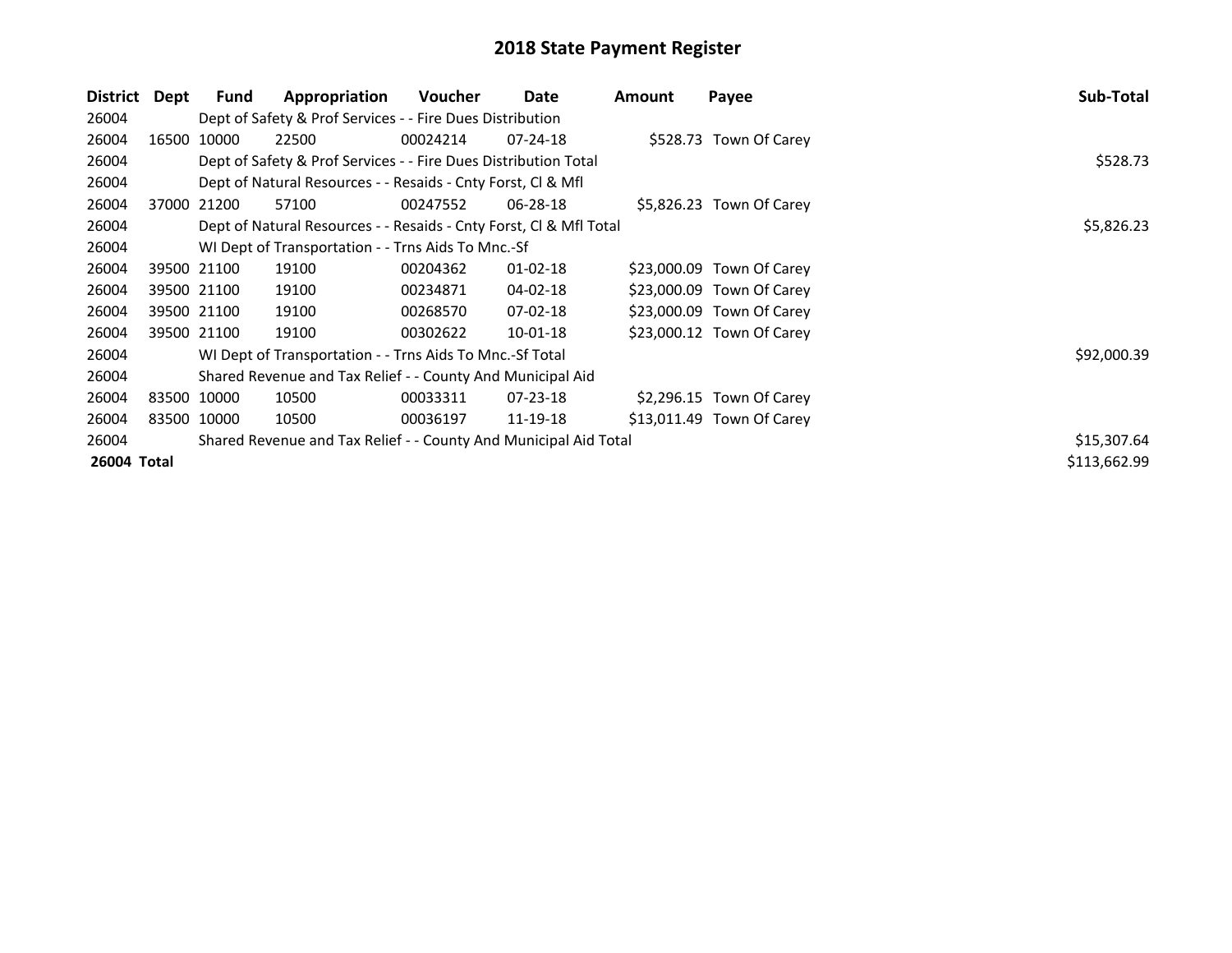| <b>District</b> | <b>Dept</b> | <b>Fund</b>                                                 | Appropriation                                                          | <b>Voucher</b> | Date           | Amount | Payee                      | Sub-Total    |
|-----------------|-------------|-------------------------------------------------------------|------------------------------------------------------------------------|----------------|----------------|--------|----------------------------|--------------|
| 26006           |             |                                                             | Dept of Safety & Prof Services - - Fire Dues Distribution              |                |                |        |                            |              |
| 26006           |             | 16500 10000                                                 | 22500                                                                  | 00024215       | 07-24-18       |        | \$390.57 Town Of Gurney    |              |
| 26006           |             |                                                             | Dept of Safety & Prof Services - - Fire Dues Distribution Total        |                |                |        |                            | \$390.57     |
| 26006           |             |                                                             | Dept of Natural Resources - - Resaids - Cnty Forst, Cl & Mfl           |                |                |        |                            |              |
| 26006           |             | 37000 21200                                                 | 57100                                                                  | 00247553       | 06-28-18       |        | \$4,621.65 Town Of Gurney  |              |
| 26006           |             |                                                             | Dept of Natural Resources - - Resaids - Cnty Forst, Cl & Mfl Total     |                |                |        |                            | \$4,621.65   |
| 26006           |             |                                                             | WI Dept of Transportation - - Trns Aids To Mnc.-Sf                     |                |                |        |                            |              |
| 26006           |             | 39500 21100                                                 | 19100                                                                  | 00204363       | $01 - 02 - 18$ |        | \$19,745.08 Town Of Gurney |              |
| 26006           |             | 39500 21100                                                 | 19100                                                                  | 00234872       | 04-02-18       |        | \$19,745.08 Town Of Gurney |              |
| 26006           |             | 39500 21100                                                 | 19100                                                                  | 00268571       | 07-02-18       |        | \$19,745.08 Town Of Gurney |              |
| 26006           |             | 39500 21100                                                 | 19100                                                                  | 00302623       | 10-01-18       |        | \$19,745.10 Town Of Gurney |              |
| 26006           |             |                                                             | WI Dept of Transportation - - Trns Aids To Mnc.-Sf Total               |                |                |        |                            | \$78,980.34  |
| 26006           |             |                                                             | Department of Military Affairs - - Disaster Recovery Aid               |                |                |        |                            |              |
| 26006           |             | 46500 10000                                                 | 30500                                                                  | 00050649       | 10-18-18       |        | \$4,493.49 Town Of Gurney  |              |
| 26006           |             |                                                             | Department of Military Affairs - - Disaster Recovery Aid Total         |                |                |        |                            | \$4,493.49   |
| 26006           |             |                                                             | Department of Military Affairs - - Federal Aid, Local Assistance       |                |                |        |                            |              |
| 26006           |             | 46500 10000                                                 | 34200                                                                  | 00050649       | 10-18-18       |        | \$26,960.93 Town Of Gurney |              |
| 26006           |             |                                                             | Department of Military Affairs - - Federal Aid, Local Assistance Total |                |                |        |                            | \$26,960.93  |
| 26006           |             |                                                             | Department of Military Affairs - - Major Disaster Assist; Pif          |                |                |        |                            |              |
| 26006           | 46500 27200 |                                                             | 36500                                                                  | 00046286       | $07-13-18$     |        | \$1,822.46 Town Of Gurney  |              |
| 26006           |             |                                                             | Department of Military Affairs - - Major Disaster Assist; Pif Total    |                |                |        |                            | \$1,822.46   |
| 26006           |             |                                                             | Shared Revenue and Tax Relief - - County And Municipal Aid             |                |                |        |                            |              |
| 26006           | 83500 10000 |                                                             | 10500                                                                  | 00033312       | $07 - 23 - 18$ |        | \$3,836.72 Town Of Gurney  |              |
| 26006           | 83500 10000 |                                                             | 10500                                                                  | 00036198       | 11-19-18       |        | \$21,741.42 Town Of Gurney |              |
| 26006           |             |                                                             | Shared Revenue and Tax Relief - - County And Municipal Aid Total       |                |                |        |                            | \$25,578.14  |
| 26006           |             |                                                             | Shared Revenue and Tax Relief - - Exempt Computer Aid                  |                |                |        |                            |              |
| 26006           | 83500 10000 |                                                             | 10900                                                                  | 00030586       | 07-23-18       |        | \$12.18 Town Of Gurney     |              |
| 26006           |             | Shared Revenue and Tax Relief - - Exempt Computer Aid Total | \$12.18                                                                |                |                |        |                            |              |
| 26006 Total     |             |                                                             |                                                                        |                |                |        |                            | \$142,859.76 |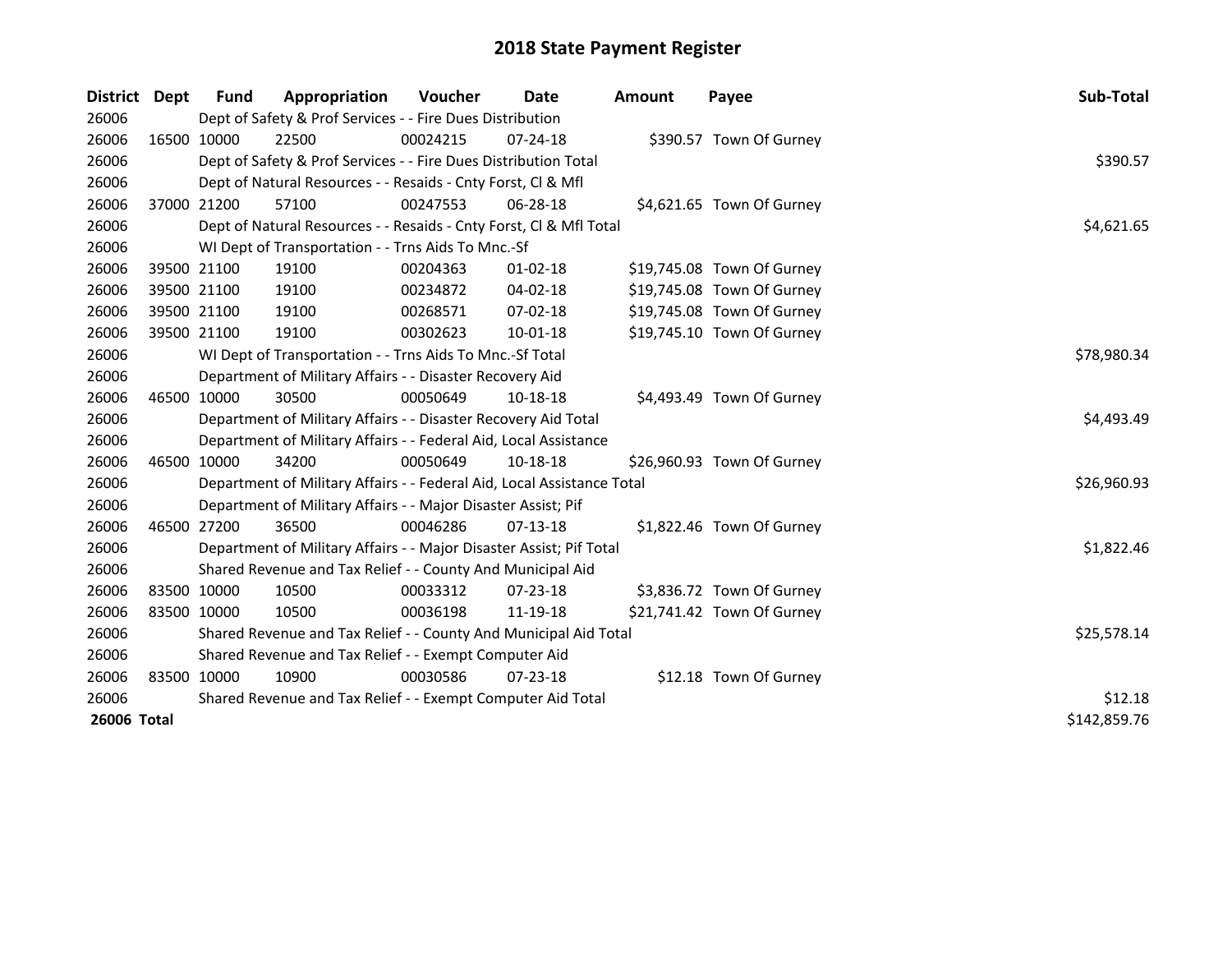| <b>District</b> | Dept | Fund                                                | Appropriation                                                      | Voucher  | Date           | <b>Amount</b> | Payee                        | Sub-Total    |
|-----------------|------|-----------------------------------------------------|--------------------------------------------------------------------|----------|----------------|---------------|------------------------------|--------------|
| 26008           |      |                                                     | Dept of Safety & Prof Services - - Fire Dues Distribution          |          |                |               |                              |              |
| 26008           |      | 16500 10000                                         | 22500                                                              | 00024216 | $07 - 25 - 18$ |               | \$1,476.66 Kimball, Town Of  |              |
| 26008           |      |                                                     | Dept of Safety & Prof Services - - Fire Dues Distribution Total    |          |                |               |                              | \$1,476.66   |
| 26008           |      |                                                     | Dept of Natural Resources - - Resaids - Cnty Forst, CI & Mfl       |          |                |               |                              |              |
| 26008           |      | 37000 21200                                         | 57100                                                              | 00247554 | 06-28-18       |               | \$1,908.96 Kimball, Town Of  |              |
| 26008           |      |                                                     | Dept of Natural Resources - - Resaids - Cnty Forst, CI & Mfl Total |          |                |               |                              | \$1,908.96   |
| 26008           |      |                                                     | WI Dept of Transportation - - Trns Aids To Mnc.-Sf                 |          |                |               |                              |              |
| 26008           |      | 39500 21100                                         | 19100                                                              | 00204364 | $01 - 02 - 18$ |               | \$27,079.31 Kimball, Town Of |              |
| 26008           |      | 39500 21100                                         | 19100                                                              | 00234873 | 04-02-18       |               | \$27,079.31 Kimball, Town Of |              |
| 26008           |      | 39500 21100                                         | 19100                                                              | 00268572 | 07-02-18       |               | \$27,079.31 Kimball, Town Of |              |
| 26008           |      | 39500 21100                                         | 19100                                                              | 00302624 | 10-01-18       |               | \$27,079.33 Kimball, Town Of |              |
| 26008           |      |                                                     | WI Dept of Transportation - - Trns Aids To Mnc.-Sf Total           |          |                |               |                              | \$108,317.26 |
| 26008           |      |                                                     | Shared Revenue and Tax Relief - - County And Municipal Aid         |          |                |               |                              |              |
| 26008           |      | 83500 10000                                         | 10500                                                              | 00033313 | $07 - 23 - 18$ |               | \$10,690.90 Kimball, Town Of |              |
| 26008           |      | 83500 10000                                         | 10500                                                              | 00036199 | 11-19-18       |               | \$60,581.74 Kimball, Town Of |              |
| 26008           |      |                                                     | Shared Revenue and Tax Relief - - County And Municipal Aid Total   |          |                |               |                              | \$71,272.64  |
| 26008           |      |                                                     | Shared Revenue and Tax Relief - - Exempt Computer Aid              |          |                |               |                              |              |
| 26008           |      | 83500 10000                                         | 10900                                                              | 00030587 | $07 - 23 - 18$ |               | \$40.59 Kimball, Town Of     |              |
| 26008           |      |                                                     | Shared Revenue and Tax Relief - - Exempt Computer Aid Total        |          |                |               |                              | \$40.59      |
| 26008           |      |                                                     | Shared Revenue and Tax Relief - - Utility Aid                      |          |                |               |                              |              |
| 26008           |      | 83500 10000                                         | 11000                                                              | 00033313 | $07 - 23 - 18$ |               | \$63.76 Kimball, Town Of     |              |
| 26008           |      | 83500 10000                                         | 11000                                                              | 00036199 | 11-19-18       |               | \$366.85 Kimball, Town Of    |              |
| 26008           |      | Shared Revenue and Tax Relief - - Utility Aid Total | \$430.61                                                           |          |                |               |                              |              |
| 26008 Total     |      |                                                     |                                                                    |          |                |               |                              | \$183,446.72 |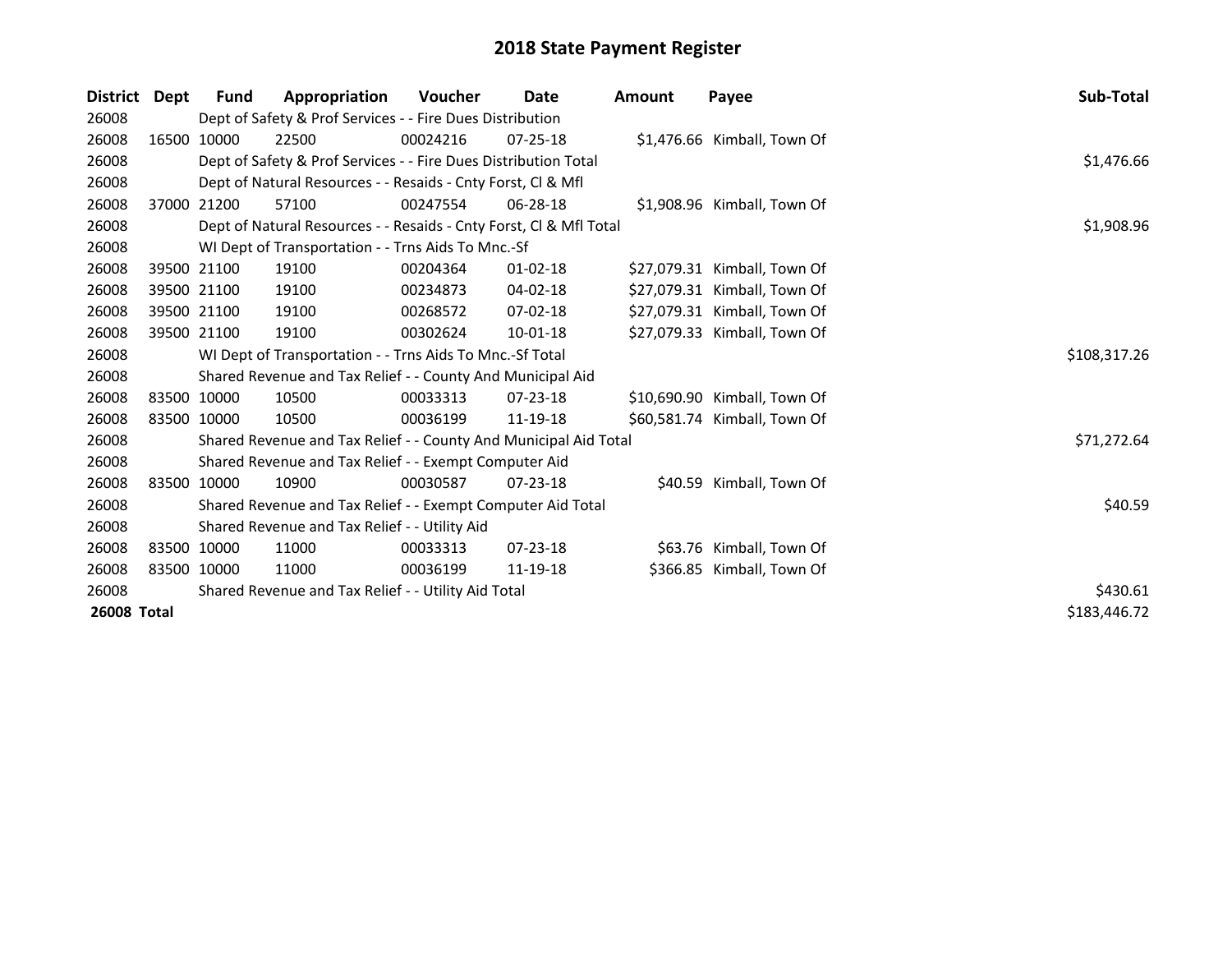| District Dept      |             | <b>Fund</b> | Appropriation                                                        | Voucher  | <b>Date</b>    | <b>Amount</b> | Payee                      | Sub-Total    |
|--------------------|-------------|-------------|----------------------------------------------------------------------|----------|----------------|---------------|----------------------------|--------------|
| 26010              |             |             | Dept of Safety & Prof Services - - Fire Dues Distribution            |          |                |               |                            |              |
| 26010              |             | 16500 10000 | 22500                                                                | 00024217 | 07-24-18       |               | \$518.73 Town Of Knight    |              |
| 26010              |             |             | Dept of Safety & Prof Services - - Fire Dues Distribution Total      | \$518.73 |                |               |                            |              |
| 26010              |             |             | Dept of Natural Resources - - Aids In Lieu Of Taxes - Gener          |          |                |               |                            |              |
| 26010              |             | 37000 10000 | 50300                                                                | 00211791 | 02-02-18       |               | \$1,295.49 Town Of Knight  |              |
| 26010              |             | 37000 10000 | 50300                                                                | 00211792 | $02 - 02 - 18$ |               | \$379.85 Town Of Knight    |              |
| 26010              |             |             | Dept of Natural Resources - - Aids In Lieu Of Taxes - Gener Total    |          |                |               |                            | \$1,675.34   |
| 26010              |             |             | Dept of Natural Resources - - Resaids - Cnty Forst, Cl & Mfl         |          |                |               |                            |              |
| 26010              |             | 37000 21200 | 57100                                                                | 00247555 | 06-28-18       |               | \$13,358.89 Town Of Knight |              |
| 26010              |             |             | Dept of Natural Resources - - Resaids - Cnty Forst, Cl & Mfl Total   |          |                |               |                            | \$13,358.89  |
| 26010              |             |             | Dept of Natural Resources - - Aids In Lieu Of Taxes - Sum S          |          |                |               |                            |              |
| 26010              |             | 37000 21200 | 57900                                                                | 00230035 | $04 - 20 - 18$ |               | \$2.16 Town Of Knight      |              |
| 26010              |             |             | Dept of Natural Resources - - Aids In Lieu Of Taxes - Sum S Total    |          |                |               |                            | \$2.16       |
| 26010              |             |             | WI Dept of Transportation - - Trns Aids To Mnc.-Sf                   |          |                |               |                            |              |
| 26010              |             | 39500 21100 | 19100                                                                | 00204365 | $01 - 02 - 18$ |               | \$30,101.40 Town Of Knight |              |
| 26010              |             | 39500 21100 | 19100                                                                | 00234874 | 04-02-18       |               | \$30,101.40 Town Of Knight |              |
| 26010              | 39500 21100 |             | 19100                                                                | 00268573 | 07-02-18       |               | \$30,101.40 Town Of Knight |              |
| 26010              | 39500 21100 |             | 19100                                                                | 00302625 | $10 - 01 - 18$ |               | \$30,101.40 Town Of Knight |              |
| 26010              |             |             | WI Dept of Transportation - - Trns Aids To Mnc.-Sf Total             |          |                |               |                            | \$120,405.60 |
| 26010              |             |             | Department of Administration - - Federal Aid, Local Assistance       |          |                |               |                            |              |
| 26010              |             | 50500 10000 | 74300                                                                | 00069873 | $01 - 18 - 18$ |               | \$88,223.11 Town Of Knight |              |
| 26010              |             |             | Department of Administration - - Federal Aid, Local Assistance Total |          |                |               |                            | \$88,223.11  |
| 26010              |             |             | Shared Revenue and Tax Relief - - County And Municipal Aid           |          |                |               |                            |              |
| 26010              |             | 83500 10000 | 10500                                                                | 00033314 | 07-23-18       |               | \$4,438.50 Town Of Knight  |              |
| 26010              | 83500 10000 |             | 10500                                                                | 00036200 | 11-19-18       |               | \$25,151.49 Town Of Knight |              |
| 26010              |             |             | Shared Revenue and Tax Relief - - County And Municipal Aid Total     |          |                |               |                            | \$29,589.99  |
| 26010              |             |             | Shared Revenue and Tax Relief - - Utility Aid                        |          |                |               |                            |              |
| 26010              | 83500 10000 |             | 11000                                                                | 00033314 | 07-23-18       |               | \$7.78 Town Of Knight      |              |
| 26010              | 83500 10000 |             | 11000                                                                | 00036200 | 11-19-18       |               | \$36.29 Town Of Knight     |              |
| 26010              |             |             | Shared Revenue and Tax Relief - - Utility Aid Total                  |          |                |               |                            | \$44.07      |
| <b>26010 Total</b> |             |             | \$253,817.89                                                         |          |                |               |                            |              |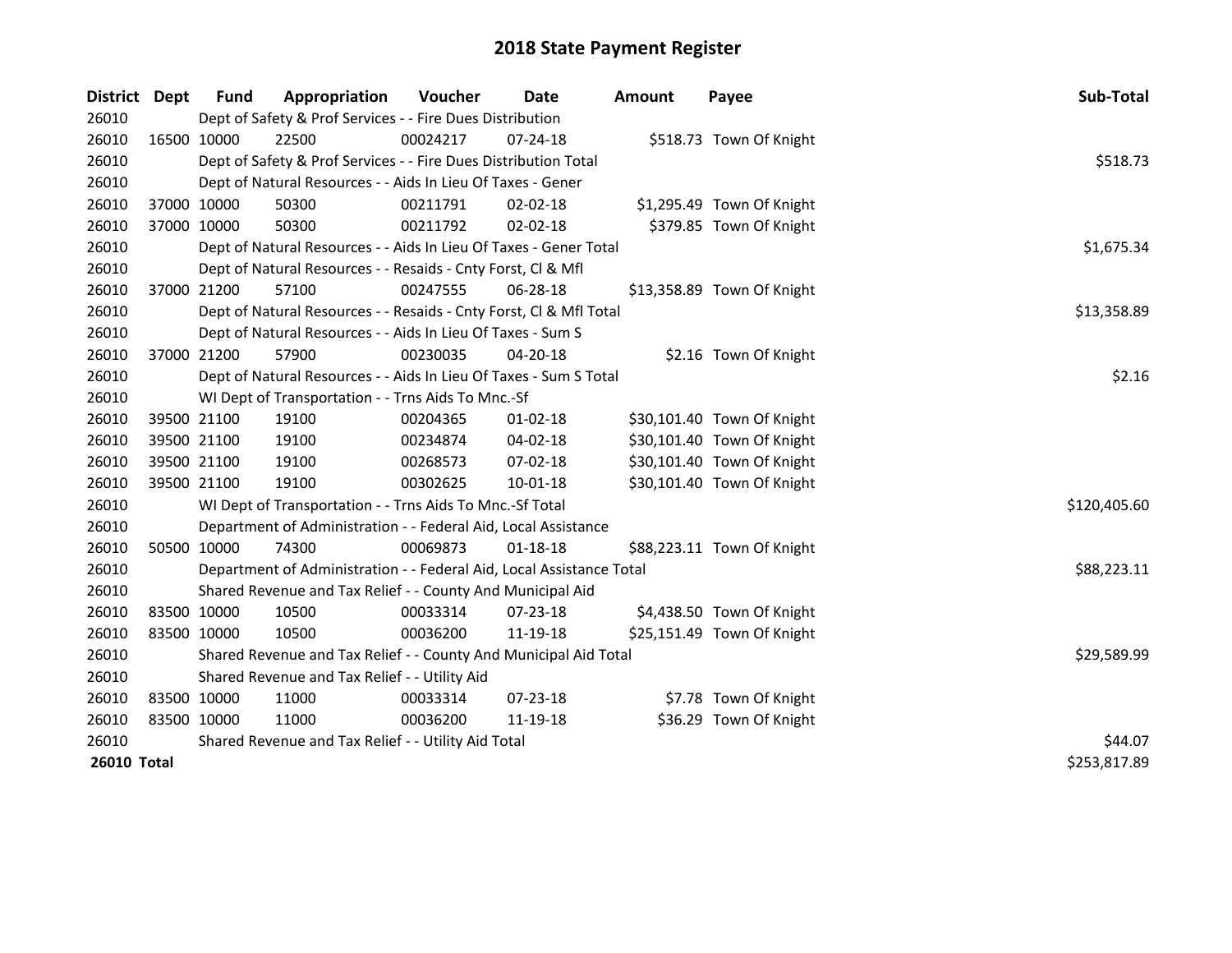| District Dept | <b>Fund</b> | Appropriation                                                          | Voucher    | Date           | <b>Amount</b> | Payee                       | Sub-Total    |
|---------------|-------------|------------------------------------------------------------------------|------------|----------------|---------------|-----------------------------|--------------|
| 26012         |             | Dept of Safety & Prof Services - - Fire Dues Distribution              |            |                |               |                             |              |
| 26012         | 16500 10000 | 22500                                                                  | 00024218   | $07 - 25 - 18$ |               | \$10,993.02 Town Of Mercer  |              |
| 26012         |             | Dept of Safety & Prof Services - - Fire Dues Distribution Total        |            |                |               |                             | \$10,993.02  |
| 26012         |             | Dept of Natural Resources - - Aids In Lieu Of Taxes - Gener            |            |                |               |                             |              |
| 26012         | 37000 10000 | 50300                                                                  | 00211803   | $02 - 02 - 18$ |               | \$3,172.96 Town Of Mercer   |              |
| 26012         | 37000 10000 | 50300                                                                  | 00211804   | 02-02-18       |               | \$54,209.04 Town Of Mercer  |              |
| 26012         | 37000 10000 | 50300                                                                  | 00211805   | 02-02-18       |               | \$88,572.03 Town Of Mercer  |              |
| 26012         | 37000 10000 | 50300                                                                  | 00211806   | 02-02-18       |               | \$111,983.71 Town Of Mercer |              |
| 26012         | 37000 10000 | 50300                                                                  | 00230090   | 04-20-18       |               | \$6,457.75 Town Of Mercer   |              |
| 26012         | 37000 10000 | 50300                                                                  | 00230091   | 04-20-18       |               | \$5,404.86 Town Of Mercer   |              |
| 26012         |             | Dept of Natural Resources - - Aids In Lieu Of Taxes - Gener Total      |            | \$269,800.35   |               |                             |              |
| 26012         |             | Dept of Natural Resources - - Gen Program Ops-State Funds              |            |                |               |                             |              |
| 26012         | 37000 21200 | 16100                                                                  | 00233614   | 05-31-18       |               | \$540.00 Town Of Mercer     |              |
| 26012         | 37000 21200 | 16100                                                                  | 00258788   | 08-30-18       |               | \$670.56 Town Of Mercer     |              |
| 26012         |             | Dept of Natural Resources - - Gen Program Ops-State Funds Total        | \$1,210.56 |                |               |                             |              |
| 26012         |             | Dept of Natural Resources - - Resaids - Cnty Forst, Cl & Mfl           |            |                |               |                             |              |
| 26012         | 37000 21200 | 57100                                                                  | 00247556   | 06-28-18       |               | \$12,545.00 Town Of Mercer  |              |
| 26012         |             | Dept of Natural Resources - - Resaids - Cnty Forst, Cl & Mfl Total     |            |                |               |                             | \$12,545.00  |
| 26012         |             | Dept of Natural Resources - - Aids In Lieu Of Taxes - Sum S            |            |                |               |                             |              |
| 26012         | 37000 21200 | 57900                                                                  | 00230089   | $04 - 20 - 18$ |               | \$15,004.65 Town Of Mercer  |              |
| 26012         |             | Dept of Natural Resources - - Aids In Lieu Of Taxes - Sum S Total      |            |                |               |                             | \$15,004.65  |
| 26012         |             | WI Dept of Transportation - - Trns Aids To Mnc.-Sf                     |            |                |               |                             |              |
| 26012         | 39500 21100 | 19100                                                                  | 00204366   | $01-02-18$     |               | \$92,394.57 Town Of Mercer  |              |
| 26012         | 39500 21100 | 19100                                                                  | 00234875   | 04-02-18       |               | \$92,394.57 Town Of Mercer  |              |
| 26012         | 39500 21100 | 19100                                                                  | 00268574   | 07-02-18       |               | \$92,394.57 Town Of Mercer  |              |
| 26012         | 39500 21100 | 19100                                                                  | 00302626   | 10-01-18       |               | \$92,394.59 Town Of Mercer  |              |
| 26012         |             | WI Dept of Transportation - - Trns Aids To Mnc.-Sf Total               |            |                |               |                             | \$369,578.30 |
| 26012         |             | Commissioners of Public Lands - - Trust Lands And Investments --       |            |                |               |                             |              |
| 26012         | 50700 10000 | 12800                                                                  | 00001636   | $01 - 04 - 18$ |               | \$1,279.45 Town Of Mercer   |              |
| 26012         | 50700 10000 | 12800                                                                  | 00002234   | 12-20-18       |               | \$1,279.45 Town Of Mercer   |              |
| 26012         |             | Commissioners of Public Lands - - Trust Lands And Investments -- Total |            |                |               |                             | \$2,558.90   |
| 26012         |             | Department of Revenue - - Payments For Municipal Svcs                  |            |                |               |                             |              |
| 26012         | 56600 10000 | 50100                                                                  | 00026790   | 01-31-18       |               | \$406.92 Town Of Mercer     |              |
| 26012         |             | Department of Revenue - - Payments For Municipal Svcs Total            |            |                |               |                             | \$406.92     |
| 26012         |             | Shared Revenue and Tax Relief - - County And Municipal Aid             |            |                |               |                             |              |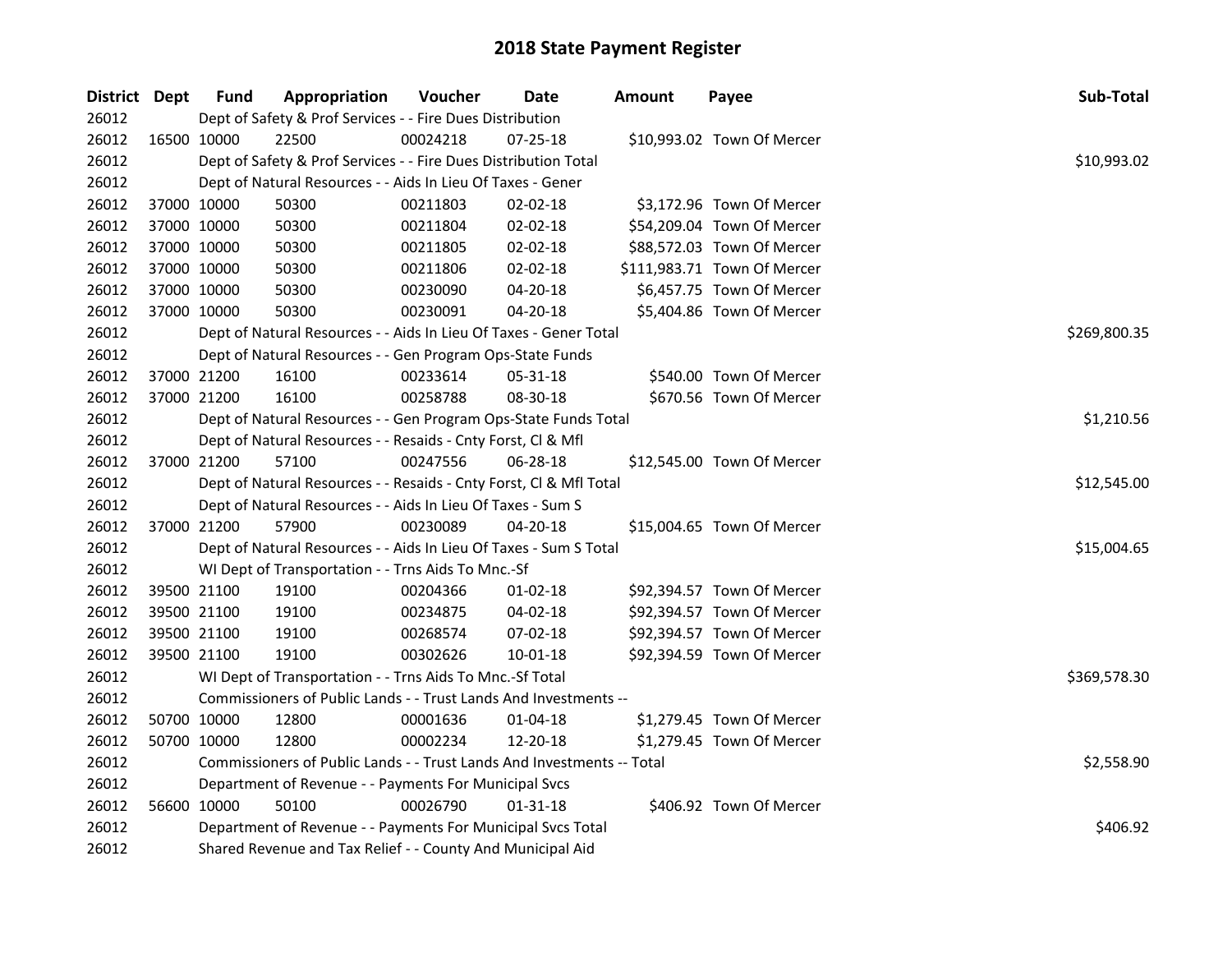| District    | Dept        | Fund                                                  | Appropriation                                               | <b>Voucher</b> | Date           | <b>Amount</b> | Payee                      | Sub-Total    |
|-------------|-------------|-------------------------------------------------------|-------------------------------------------------------------|----------------|----------------|---------------|----------------------------|--------------|
| 26012       |             | 83500 10000                                           | 10500                                                       | 00033315       | 07-23-18       |               | \$3,598.18 Town Of Mercer  |              |
| 26012       |             | 83500 10000                                           | 10500                                                       | 00036201       | 11-19-18       |               | \$20,389.68 Town Of Mercer |              |
| 26012       |             | \$23,987.86                                           |                                                             |                |                |               |                            |              |
| 26012       |             | Shared Revenue and Tax Relief - - Exempt Computer Aid |                                                             |                |                |               |                            |              |
| 26012       |             | 83500 10000                                           | 10900                                                       | 00030588       | $07 - 23 - 18$ |               | \$208.01 Town Of Mercer    |              |
| 26012       |             |                                                       | Shared Revenue and Tax Relief - - Exempt Computer Aid Total |                |                |               |                            | \$208.01     |
| 26012       |             |                                                       | Shared Revenue and Tax Relief - - Utility Aid               |                |                |               |                            |              |
| 26012       | 83500 10000 |                                                       | 11000                                                       | 00033315       | $07 - 23 - 18$ |               | \$1.728.61 Town Of Mercer  |              |
| 26012       |             | 83500 10000                                           | 11000                                                       | 00036201       | 11-19-18       |               | \$9.741.52 Town Of Mercer  |              |
| 26012       |             |                                                       | Shared Revenue and Tax Relief - - Utility Aid Total         |                |                |               |                            | \$11,470.13  |
| 26012 Total |             |                                                       |                                                             |                |                |               |                            | \$717,763.70 |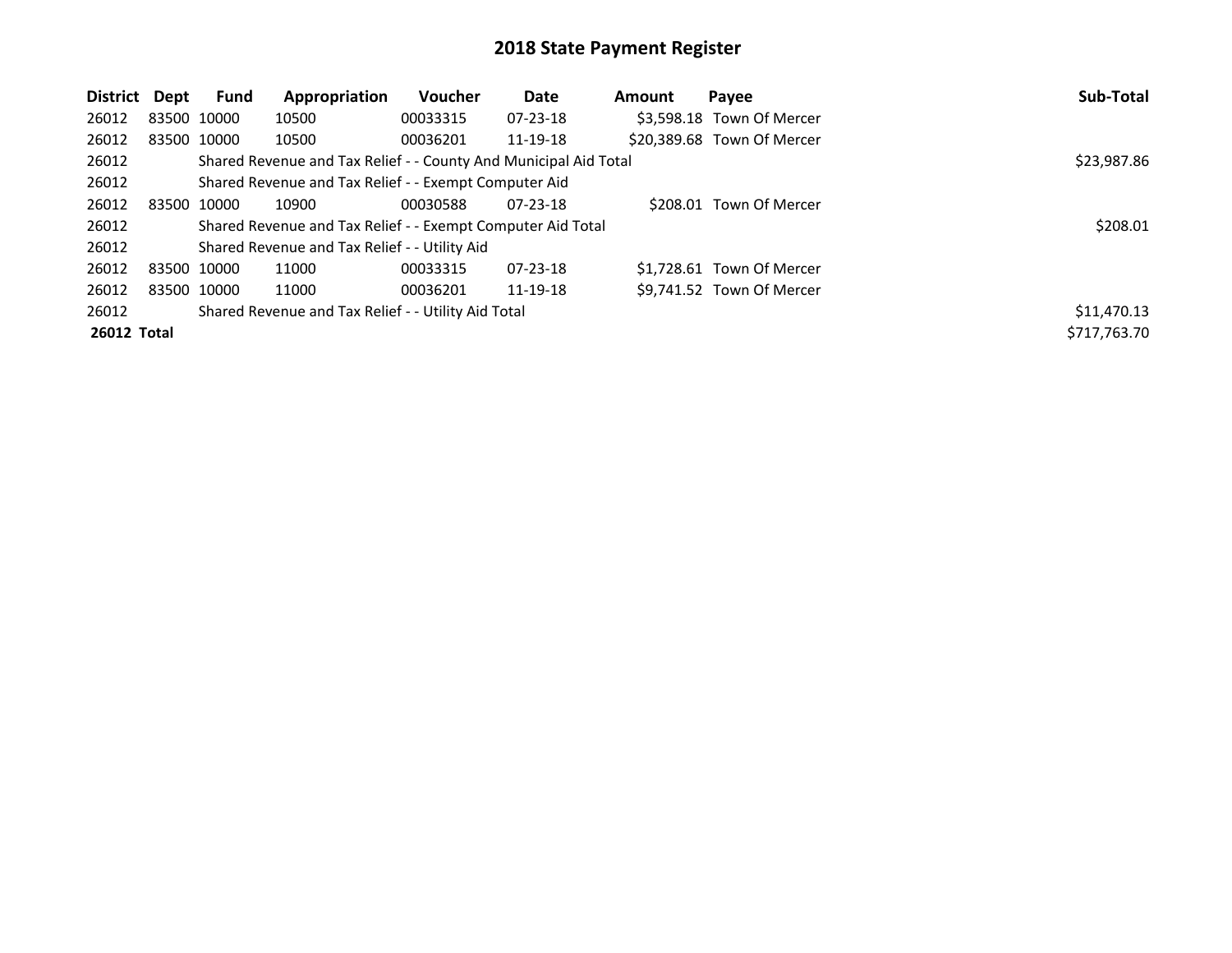| District Dept      |             | <b>Fund</b>                                         | Appropriation                                                      | <b>Voucher</b> | Date           | Amount | Payee                   | Sub-Total    |
|--------------------|-------------|-----------------------------------------------------|--------------------------------------------------------------------|----------------|----------------|--------|-------------------------|--------------|
| 26014              |             |                                                     | Dept of Safety & Prof Services - - Fire Dues Distribution          |                |                |        |                         |              |
| 26014              |             | 16500 10000                                         | 22500                                                              | 00024219       | 07-25-18       |        | \$2,138.71 Town Of Oma  |              |
| 26014              |             |                                                     | Dept of Safety & Prof Services - - Fire Dues Distribution Total    | \$2,138.71     |                |        |                         |              |
| 26014              |             |                                                     | Dept of Natural Resources - - Aids In Lieu Of Taxes - Gener        |                |                |        |                         |              |
| 26014              |             | 37000 10000                                         | 50300                                                              | 00211817       | $02 - 02 - 18$ |        | \$21,282.90 Town Of Oma |              |
| 26014              |             | 37000 10000                                         | 50300                                                              | 00211818       | $02 - 02 - 18$ |        | \$848.18 Town Of Oma    |              |
| 26014              |             |                                                     | Dept of Natural Resources - - Aids In Lieu Of Taxes - Gener Total  |                |                |        |                         | \$22,131.08  |
| 26014              |             |                                                     | Dept of Natural Resources - - Resaids - Cnty Forst, Cl & Mfl       |                |                |        |                         |              |
| 26014              |             | 37000 21200                                         | 57100                                                              | 00247557       | $06 - 28 - 18$ |        | \$6,987.66 Town Of Oma  |              |
| 26014              |             |                                                     | Dept of Natural Resources - - Resaids - Cnty Forst, Cl & Mfl Total |                |                |        |                         | \$6,987.66   |
| 26014              |             |                                                     | Dept of Natural Resources - - Aids In Lieu Of Taxes - Sum S        |                |                |        |                         |              |
| 26014              |             | 37000 21200                                         | 57900                                                              | 00230135       | 04-20-18       |        | \$1,409.62 Town Of Oma  |              |
| 26014              | 37000 21200 |                                                     | 57900                                                              | 00230136       | 04-20-18       |        | \$5.01 Town Of Oma      |              |
| 26014              |             |                                                     | Dept of Natural Resources - - Aids In Lieu Of Taxes - Sum S Total  | \$1,414.63     |                |        |                         |              |
| 26014              |             |                                                     | WI Dept of Transportation - - Trns Aids To Mnc.-Sf                 |                |                |        |                         |              |
| 26014              |             | 39500 21100                                         | 19100                                                              | 00204367       | $01 - 02 - 18$ |        | \$34,156.72 Town Of Oma |              |
| 26014              |             | 39500 21100                                         | 19100                                                              | 00234876       | 04-02-18       |        | \$34,156.72 Town Of Oma |              |
| 26014              |             | 39500 21100                                         | 19100                                                              | 00268575       | $07 - 02 - 18$ |        | \$34,156.72 Town Of Oma |              |
| 26014              |             | 39500 21100                                         | 19100                                                              | 00302627       | 10-01-18       |        | \$34,156.75 Town Of Oma |              |
| 26014              |             |                                                     | WI Dept of Transportation - - Trns Aids To Mnc.-Sf Total           |                |                |        |                         | \$136,626.91 |
| 26014              |             |                                                     | Shared Revenue and Tax Relief - - County And Municipal Aid         |                |                |        |                         |              |
| 26014              |             | 83500 10000                                         | 10500                                                              | 00033316       | 07-23-18       |        | \$1,165.89 Town Of Oma  |              |
| 26014              | 83500 10000 |                                                     | 10500                                                              | 00036202       | 11-19-18       |        | \$6,606.74 Town Of Oma  |              |
| 26014              |             |                                                     | Shared Revenue and Tax Relief - - County And Municipal Aid Total   | \$7,772.63     |                |        |                         |              |
| 26014              |             |                                                     | Shared Revenue and Tax Relief - - Utility Aid                      |                |                |        |                         |              |
| 26014              |             | 83500 10000                                         | 11000                                                              | 00033316       | 07-23-18       |        | \$13.74 Town Of Oma     |              |
| 26014              | 83500 10000 |                                                     | 11000                                                              | 00036202       | 11-19-18       |        | \$85.82 Town Of Oma     |              |
| 26014              |             | Shared Revenue and Tax Relief - - Utility Aid Total | \$99.56                                                            |                |                |        |                         |              |
| <b>26014 Total</b> |             |                                                     |                                                                    |                |                |        |                         | \$177,171.18 |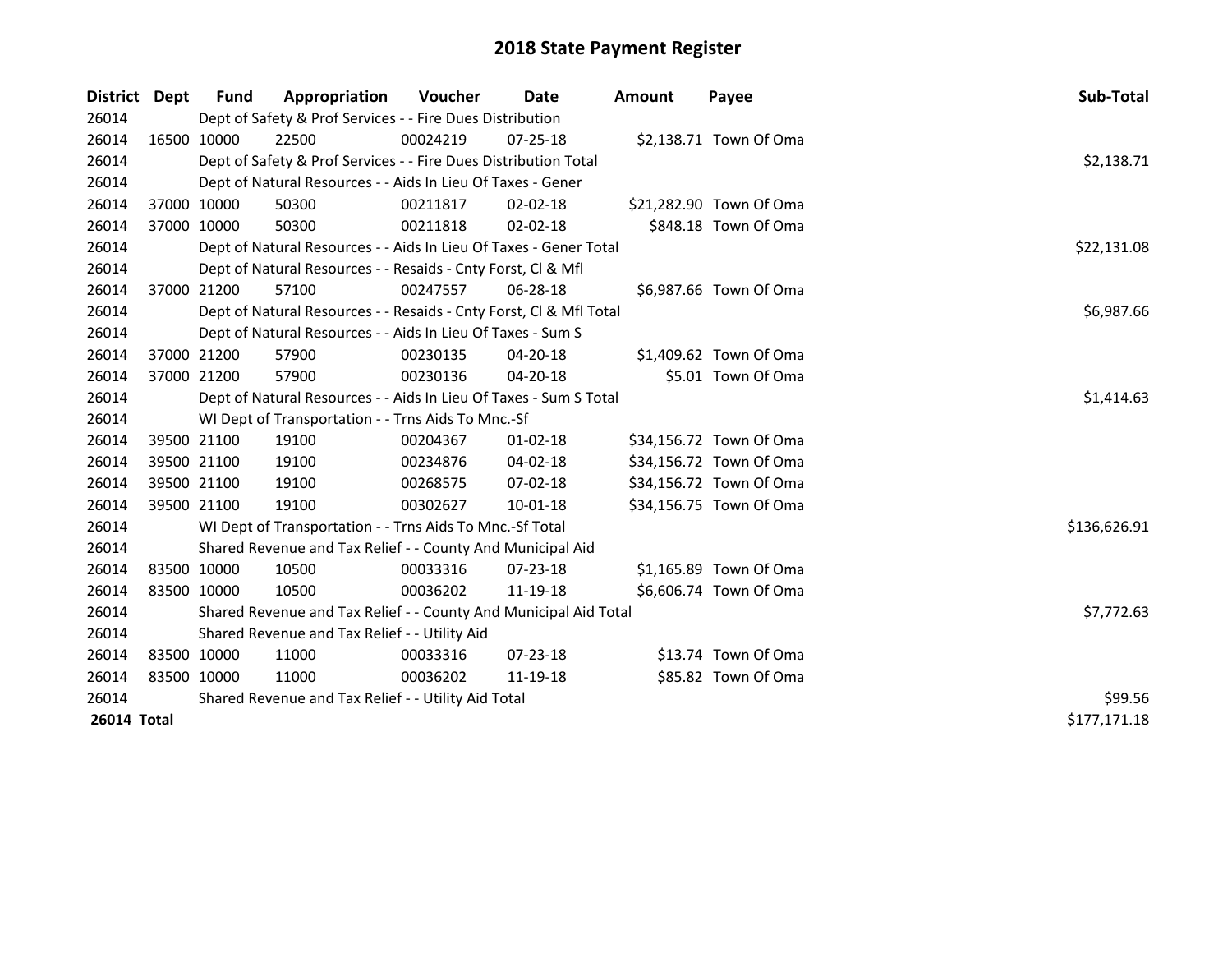| <b>District</b> | Dept | <b>Fund</b> | Appropriation                                                      | Voucher  | Date           | Amount | Payee                     | Sub-Total    |
|-----------------|------|-------------|--------------------------------------------------------------------|----------|----------------|--------|---------------------------|--------------|
| 26016           |      |             | Dept of Safety & Prof Services - - Fire Dues Distribution          |          |                |        |                           |              |
| 26016           |      | 16500 10000 | 22500                                                              | 00024220 | 07-24-18       |        | \$471.20 Town Of Pence    |              |
| 26016           |      |             | Dept of Safety & Prof Services - - Fire Dues Distribution Total    |          |                |        |                           | \$471.20     |
| 26016           |      |             | Dept of Natural Resources - - Resaids - Cnty Forst, CI & Mfl       |          |                |        |                           |              |
| 26016           |      | 37000 21200 | 57100                                                              | 00247558 | $06 - 28 - 18$ |        | \$4,411.56 Town Of Pence  |              |
| 26016           |      |             | Dept of Natural Resources - - Resaids - Cnty Forst, Cl & Mfl Total |          |                |        |                           | \$4,411.56   |
| 26016           |      |             | WI Dept of Transportation - - Trns Aids To Mnc.-Sf                 |          |                |        |                           |              |
| 26016           |      | 39500 21100 | 19100                                                              | 00204368 | $01 - 02 - 18$ |        | \$12,671.09 Town Of Pence |              |
| 26016           |      | 39500 21100 | 19100                                                              | 00234877 | 04-02-18       |        | \$12,671.09 Town Of Pence |              |
| 26016           |      | 39500 21100 | 19100                                                              | 00268576 | 07-02-18       |        | \$12,671.09 Town Of Pence |              |
| 26016           |      | 39500 21100 | 19100                                                              | 00302628 | $10 - 01 - 18$ |        | \$12,671.10 Town Of Pence |              |
| 26016           |      |             | WI Dept of Transportation - - Trns Aids To Mnc.-Sf Total           |          |                |        |                           | \$50,684.37  |
| 26016           |      |             | WI Dept of Transportation - - Loc Rd Imp Prg St Fd                 |          |                |        |                           |              |
| 26016           |      | 39500 21100 | 27800                                                              | 00279966 | $07 - 27 - 18$ |        | \$13,350.00 Town Of Pence |              |
| 26016           |      |             | WI Dept of Transportation - - Loc Rd Imp Prg St Fd Total           |          |                |        |                           | \$13,350.00  |
| 26016           |      |             | Shared Revenue and Tax Relief - - County And Municipal Aid         |          |                |        |                           |              |
| 26016           |      | 83500 10000 | 10500                                                              | 00033317 | 07-23-18       |        | \$6,616.15 Town Of Pence  |              |
| 26016           |      | 83500 10000 | 10500                                                              | 00036203 | 11-19-18       |        | \$37,491.69 Town Of Pence |              |
| 26016           |      |             | Shared Revenue and Tax Relief - - County And Municipal Aid Total   |          |                |        |                           | \$44,107.84  |
| 26016 Total     |      |             |                                                                    |          |                |        |                           | \$113,024.97 |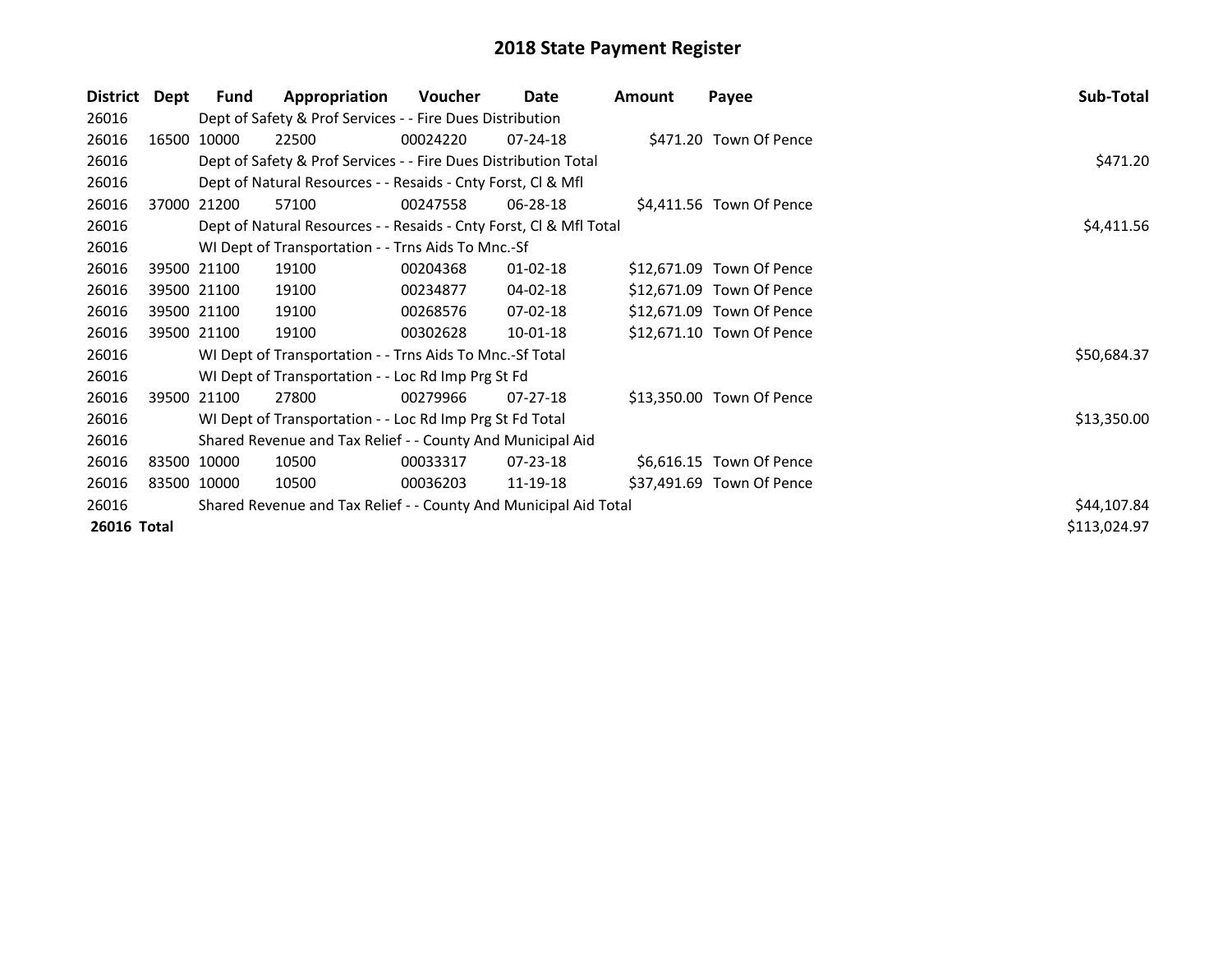| <b>District</b>    | Dept        | Fund        | Appropriation                                                       | <b>Voucher</b> | Date           | <b>Amount</b> | Payee                     | Sub-Total    |
|--------------------|-------------|-------------|---------------------------------------------------------------------|----------------|----------------|---------------|---------------------------|--------------|
| 26018              |             |             | Dept of Safety & Prof Services - - Fire Dues Distribution           |                |                |               |                           |              |
| 26018              |             | 16500 10000 | 22500                                                               | 00024221       | $07 - 24 - 18$ |               | \$619.39 Town Of Saxon    |              |
| 26018              |             |             | Dept of Safety & Prof Services - - Fire Dues Distribution Total     |                |                |               |                           | \$619.39     |
| 26018              |             |             | Dept of Natural Resources - - Aids In Lieu Of Taxes - Gener         |                |                |               |                           |              |
| 26018              |             | 37000 10000 | 50300                                                               | 00211847       | $02 - 02 - 18$ |               | \$26,678.46 Town Of Saxon |              |
| 26018              |             |             | Dept of Natural Resources - - Aids In Lieu Of Taxes - Gener Total   |                |                |               |                           | \$26,678.46  |
| 26018              |             |             | Dept of Natural Resources - - Resaids - Cnty Forst, Cl & Mfl        |                |                |               |                           |              |
| 26018              |             | 37000 21200 | 57100                                                               | 00247559       | 06-28-18       |               | \$5,049.83 Town Of Saxon  |              |
| 26018              |             |             | Dept of Natural Resources - - Resaids - Cnty Forst, Cl & Mfl Total  |                |                |               |                           | \$5,049.83   |
| 26018              |             |             | WI Dept of Transportation - - Trns Aids To Mnc.-Sf                  |                |                |               |                           |              |
| 26018              |             | 39500 21100 | 19100                                                               | 00204369       | 01-02-18       |               | \$23,155.38 Town Of Saxon |              |
| 26018              | 39500 21100 |             | 19100                                                               | 00234878       | 04-02-18       |               | \$23,155.38 Town Of Saxon |              |
| 26018              | 39500 21100 |             | 19100                                                               | 00268577       | 07-02-18       |               | \$23,155.38 Town Of Saxon |              |
| 26018              | 39500 21100 |             | 19100                                                               | 00302629       | 10-01-18       |               | \$23,155.39 Town Of Saxon |              |
| 26018              |             |             | WI Dept of Transportation - - Trns Aids To Mnc.-Sf Total            | \$92,621.53    |                |               |                           |              |
| 26018              |             |             | Department of Military Affairs - - Major Disaster Assist; Pif       |                |                |               |                           |              |
| 26018              |             | 46500 27200 | 36500                                                               | 00045325       | 06-26-18       |               | \$4,847.16 Town Of Saxon  |              |
| 26018              |             |             | Department of Military Affairs - - Major Disaster Assist; Pif Total |                |                |               |                           | \$4,847.16   |
| 26018              |             |             | Shared Revenue and Tax Relief - - County And Municipal Aid          |                |                |               |                           |              |
| 26018              | 83500 10000 |             | 10500                                                               | 00033318       | $07 - 23 - 18$ |               | \$7,094.77 Town Of Saxon  |              |
| 26018              | 83500 10000 |             | 10500                                                               | 00036204       | 11-19-18       |               | \$40,203.68 Town Of Saxon |              |
| 26018              |             |             | Shared Revenue and Tax Relief - - County And Municipal Aid Total    |                |                |               |                           | \$47,298.45  |
| 26018              |             |             | Shared Revenue and Tax Relief - - Exempt Computer Aid               |                |                |               |                           |              |
| 26018              | 83500 10000 |             | 10900                                                               | 00030589       | $07 - 23 - 18$ |               | \$5.07 Town Of Saxon      |              |
| 26018              |             |             | Shared Revenue and Tax Relief - - Exempt Computer Aid Total         |                |                |               |                           | \$5.07       |
| 26018              |             |             | Shared Revenue and Tax Relief - - Utility Aid                       |                |                |               |                           |              |
| 26018              | 83500 10000 |             | 11000                                                               | 00033318       | 07-23-18       |               | \$343.94 Town Of Saxon    |              |
| 26018              | 83500 10000 |             | 11000                                                               | 00036204       | 11-19-18       |               | \$1,843.89 Town Of Saxon  |              |
| 26018              |             |             | Shared Revenue and Tax Relief - - Utility Aid Total                 | \$2,187.83     |                |               |                           |              |
| <b>26018 Total</b> |             |             |                                                                     |                |                |               |                           | \$179,307.72 |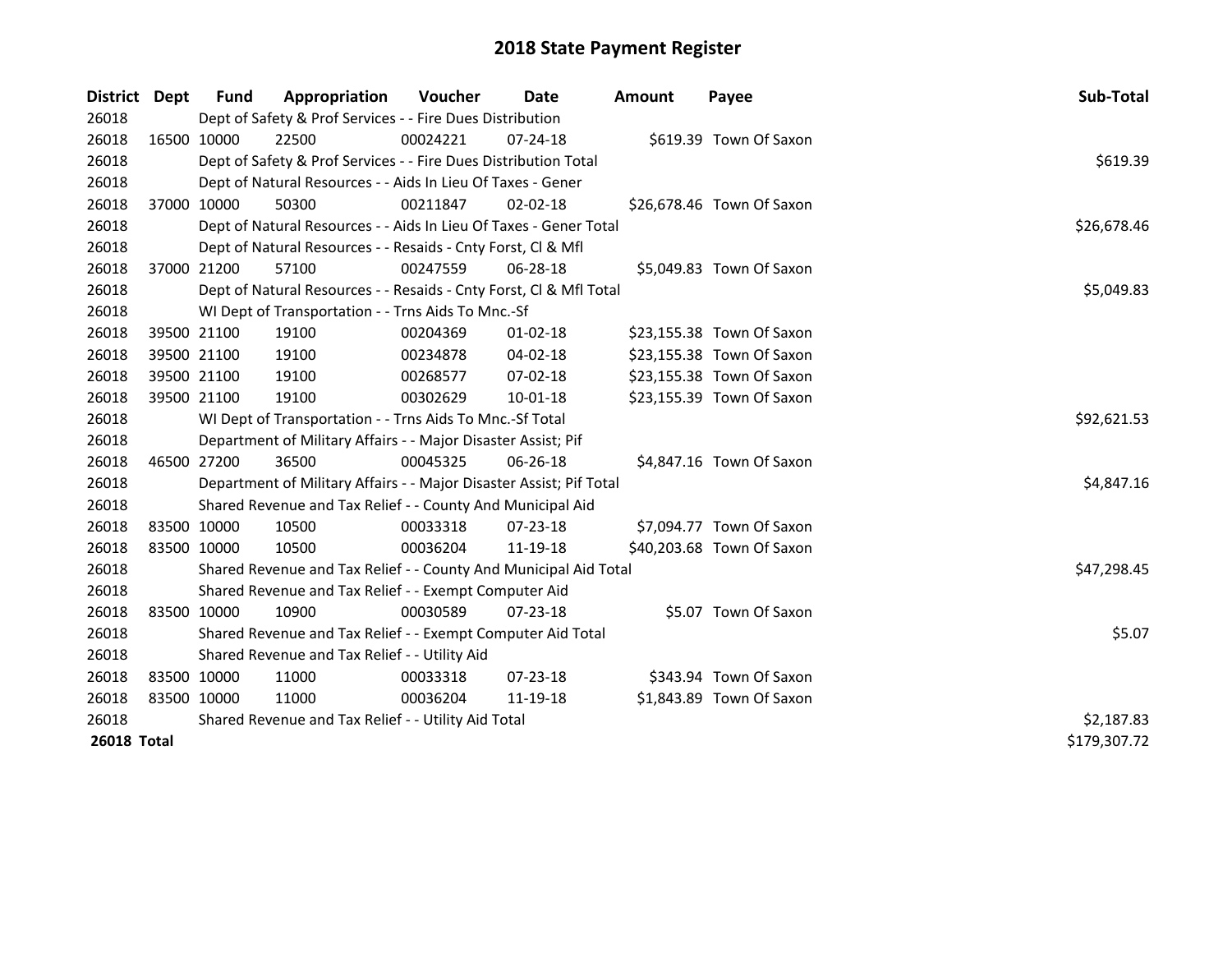| District Dept |             | <b>Fund</b> | Appropriation                                                      | Voucher  | <b>Date</b>    | <b>Amount</b> | Payee                        | Sub-Total    |
|---------------|-------------|-------------|--------------------------------------------------------------------|----------|----------------|---------------|------------------------------|--------------|
| 26020         |             |             | Dept of Safety & Prof Services - - Fire Dues Distribution          |          |                |               |                              |              |
| 26020         |             | 16500 10000 | 22500                                                              | 00024222 | $07 - 24 - 18$ |               | \$3,216.45 Town Of Sherman   |              |
| 26020         |             |             | Dept of Safety & Prof Services - - Fire Dues Distribution Total    |          |                |               |                              | \$3,216.45   |
| 26020         |             |             | Dept of Natural Resources - - Aids In Lieu Of Taxes - Gener        |          |                |               |                              |              |
| 26020         |             | 37000 10000 | 50300                                                              | 00211548 | $02 - 02 - 18$ |               | \$3,169.61 Town Of Sherman   |              |
| 26020         | 37000 10000 |             | 50300                                                              | 00211549 | 02-02-18       |               | \$210.48 Town Of Sherman     |              |
| 26020         | 37000 10000 |             | 50300                                                              | 00211550 | 02-02-18       |               | \$22,862.89 Town Of Sherman  |              |
| 26020         | 37000 10000 |             | 50300                                                              | 00211551 | 02-02-18       |               | \$150,368.13 Town Of Sherman |              |
| 26020         | 37000 10000 |             | 50300                                                              | 00228920 | 04-20-18       |               | \$7,712.38 Town Of Sherman   |              |
| 26020         | 37000 10000 |             | 50300                                                              | 00228923 | 04-20-18       |               | \$268.03 Town Of Sherman     |              |
| 26020         | 37000 10000 |             | 50300                                                              | 00228925 | 04-20-18       |               | \$8,749.76 Town Of Sherman   |              |
| 26020         |             | 37000 10000 | 50300                                                              | 00228926 | 04-20-18       |               | \$32.00 Town Of Sherman      |              |
| 26020         |             |             | Dept of Natural Resources - - Aids In Lieu Of Taxes - Gener Total  |          |                |               |                              | \$193,373.28 |
| 26020         |             |             | Dept of Natural Resources - - Gen Program Ops-State Funds-Fr       |          |                |               |                              |              |
| 26020         |             | 37000 21200 | 16600                                                              | 00207911 | $01 - 18 - 18$ |               | \$200.00 Town Of Sherman     |              |
| 26020         |             |             | Dept of Natural Resources - - Gen Program Ops-State Funds-Fr Total |          |                |               |                              | \$200.00     |
| 26020         |             |             | Dept of Natural Resources - - Resaids - Cnty Forst, Cl & Mfl       |          |                |               |                              |              |
| 26020         |             | 37000 21200 | 57100                                                              | 00247560 | 06-28-18       |               | \$2,013.48 Town Of Sherman   |              |
| 26020         |             |             | Dept of Natural Resources - - Resaids - Cnty Forst, Cl & Mfl Total |          |                |               |                              | \$2,013.48   |
| 26020         |             |             | Dept of Natural Resources - - Aids In Lieu Of Taxes - Sum S        |          |                |               |                              |              |
| 26020         | 37000 21200 |             | 57900                                                              | 00228921 | 04-20-18       |               | \$7,917.91 Town Of Sherman   |              |
| 26020         | 37000 21200 |             | 57900                                                              | 00228922 | 04-20-18       |               | \$4,330.71 Town Of Sherman   |              |
| 26020         |             | 37000 21200 | 57900                                                              | 00228924 | 04-20-18       |               | \$3.20 Town Of Sherman       |              |
| 26020         |             |             | Dept of Natural Resources - - Aids In Lieu Of Taxes - Sum S Total  |          |                |               |                              | \$12,251.82  |
| 26020         |             |             | Dept of Natural Resources - - Resource Maint Develop Sp Frst       |          |                |               |                              |              |
| 26020         |             | 37000 21200 | 77900                                                              | 00285430 | 12-19-18       |               | \$116,600.00 Town Of Sherman |              |
| 26020         |             |             | Dept of Natural Resources - - Resource Maint Develop Sp Frst Total |          |                |               |                              | \$116,600.00 |
| 26020         |             |             | WI Dept of Transportation - - Trns Aids To Mnc.-Sf                 |          |                |               |                              |              |
| 26020         |             | 39500 21100 | 19100                                                              | 00204370 | $01 - 02 - 18$ |               | \$26,649.29 Town Of Sherman  |              |
| 26020         | 39500 21100 |             | 19100                                                              | 00234879 | 04-02-18       |               | \$26,649.29 Town Of Sherman  |              |
| 26020         | 39500 21100 |             | 19100                                                              | 00268578 | 07-02-18       |               | \$26,649.29 Town Of Sherman  |              |
| 26020         |             | 39500 21100 | 19100                                                              | 00302630 | 10-01-18       |               | \$26,649.31 Town Of Sherman  |              |
| 26020         |             |             | WI Dept of Transportation - - Trns Aids To Mnc.-Sf Total           |          |                |               |                              | \$106,597.18 |
| 26020         |             |             | Shared Revenue and Tax Relief - - County And Municipal Aid         |          |                |               |                              |              |
| 26020         | 83500 10000 |             | 10500                                                              | 00033319 | 07-23-18       |               | \$1,247.54 Town Of Sherman   |              |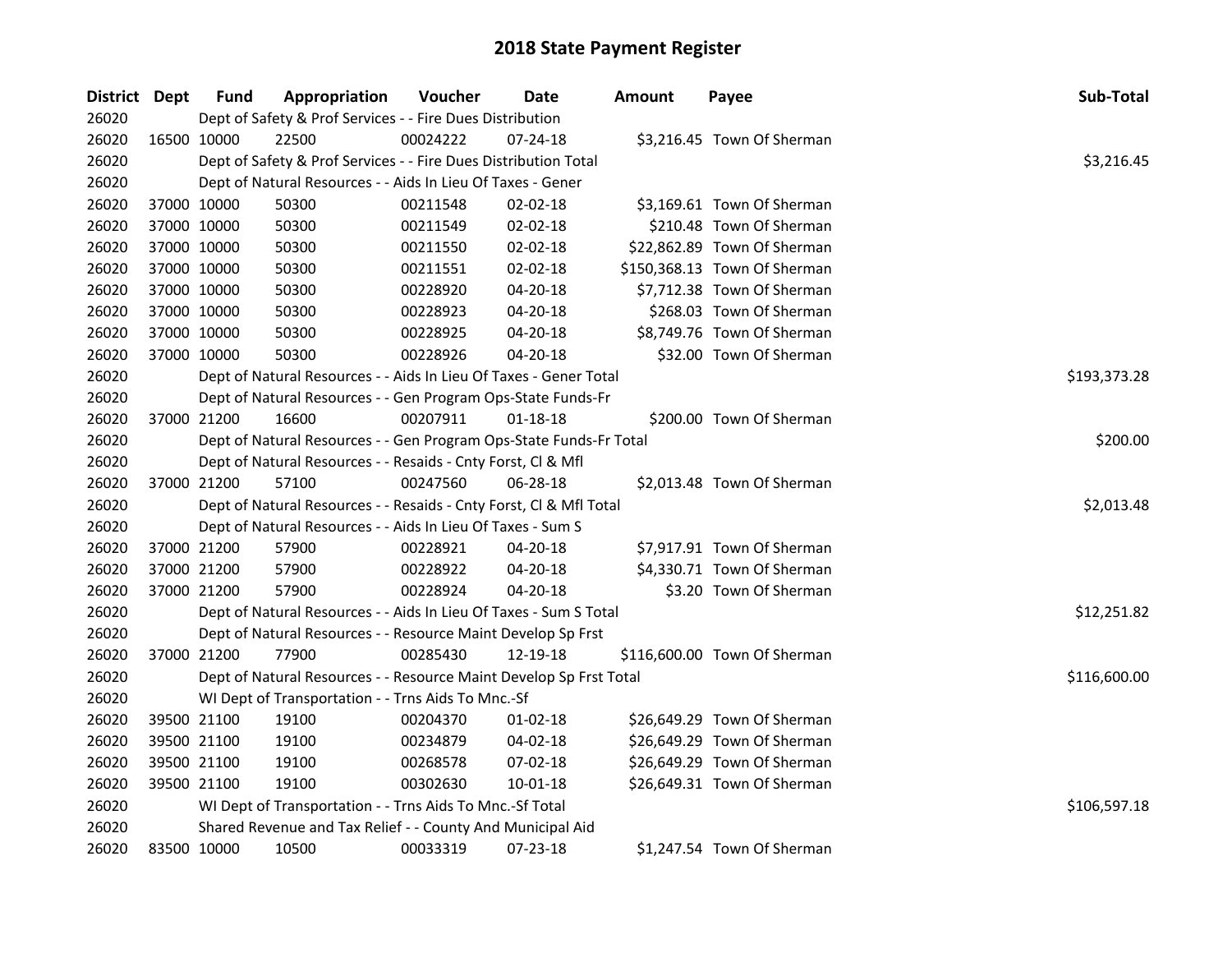| District Dept | Fund        | Appropriation                                                    | Voucher  | Date     | Amount | Pavee                      | Sub-Total    |
|---------------|-------------|------------------------------------------------------------------|----------|----------|--------|----------------------------|--------------|
| 26020         | 83500 10000 | 10500                                                            | 00036205 | 11-19-18 |        | \$7,069.42 Town Of Sherman |              |
| 26020         |             | Shared Revenue and Tax Relief - - County And Municipal Aid Total |          |          |        |                            | \$8,316.96   |
| 26020         |             | Shared Revenue and Tax Relief - - Exempt Computer Aid            |          |          |        |                            |              |
| 26020         | 83500 10000 | 10900                                                            | 00030590 | 07-23-18 |        | \$5.07 Town Of Sherman     |              |
| 26020         |             | Shared Revenue and Tax Relief - - Exempt Computer Aid Total      |          |          |        |                            | \$5.07       |
| 26020 Total   |             |                                                                  |          |          |        |                            | \$442.574.24 |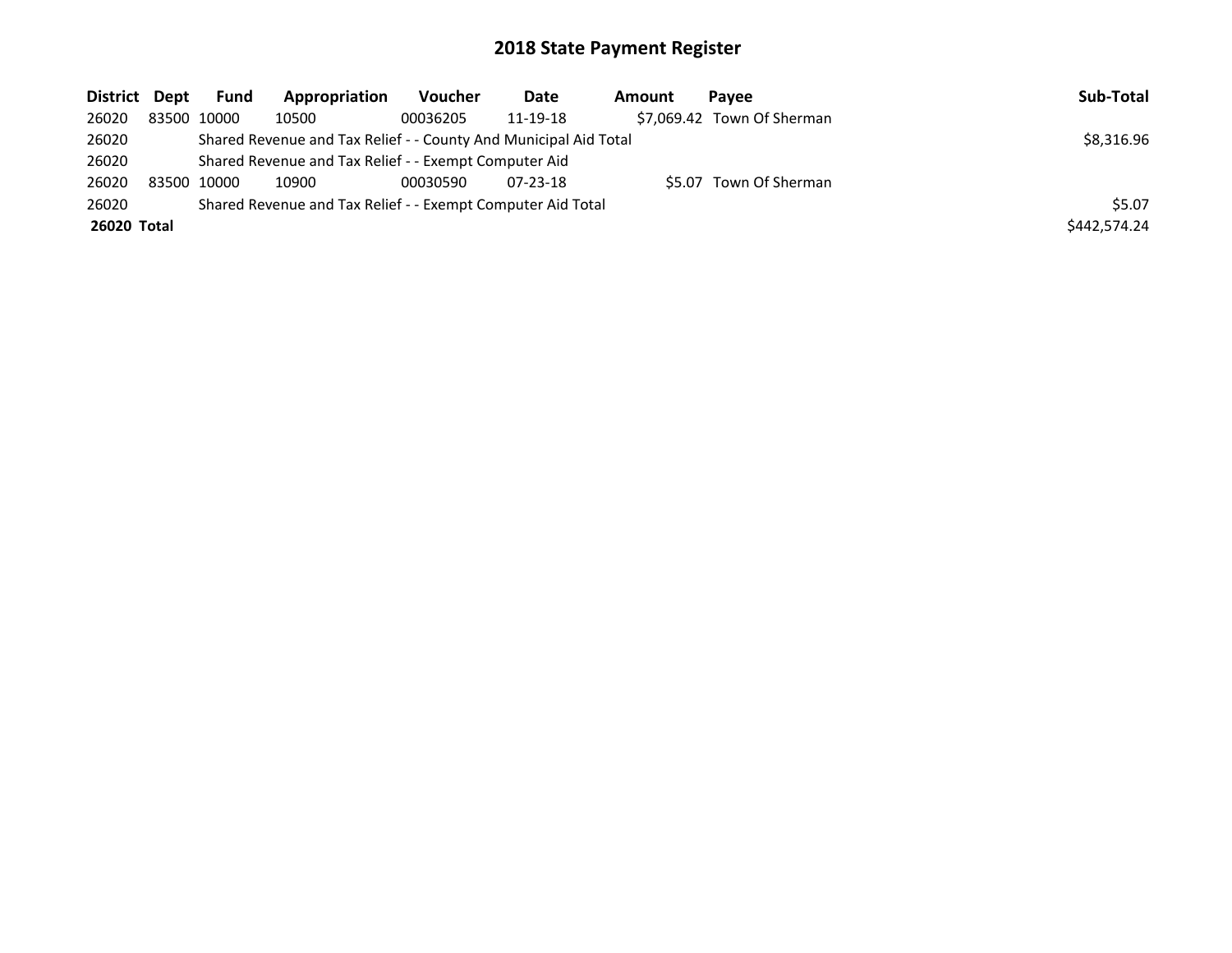| District Dept |             | <b>Fund</b>                                                                          | Appropriation                                                    | Voucher      | <b>Date</b>    | <b>Amount</b> | Payee                       | Sub-Total    |  |  |
|---------------|-------------|--------------------------------------------------------------------------------------|------------------------------------------------------------------|--------------|----------------|---------------|-----------------------------|--------------|--|--|
| 26236         |             | Dept of Safety & Prof Services - - Fire Dues Distribution                            |                                                                  |              |                |               |                             |              |  |  |
| 26236         | 16500 10000 |                                                                                      | 22500                                                            | 00021816     | 07-26-18       |               | \$2,795.22 City Of Hurley   |              |  |  |
| 26236         | 16500 10000 |                                                                                      | 22500                                                            | 00024223     | 07-26-18       |               | \$2,795.22 City Of Hurley   |              |  |  |
| 26236         |             | Dept of Safety & Prof Services - - Fire Dues Distribution Total                      | \$5,590.44                                                       |              |                |               |                             |              |  |  |
| 26236         |             | WI Dept of Transportation - - Trns Aids To Mnc.-Sf                                   |                                                                  |              |                |               |                             |              |  |  |
| 26236         |             | 39500 21100                                                                          | 19100                                                            | 00204371     | $01-02-18$     |               | \$40,957.52 City Of Hurley  |              |  |  |
| 26236         |             | 39500 21100                                                                          | 19100                                                            | 00234880     | 04-02-18       |               | \$40,957.52 City Of Hurley  |              |  |  |
| 26236         | 39500 21100 |                                                                                      | 19100                                                            | 00268579     | 07-02-18       |               | \$40,957.52 City Of Hurley  |              |  |  |
| 26236         | 39500 21100 |                                                                                      | 19100                                                            | 00302631     | 10-01-18       |               | \$40,957.53 City Of Hurley  |              |  |  |
| 26236         |             |                                                                                      | WI Dept of Transportation - - Trns Aids To Mnc.-Sf Total         |              |                |               |                             | \$163,830.09 |  |  |
| 26236         |             |                                                                                      | WI Dept of Transportation - - Hwy Mgmt & Opers Sf                |              |                |               |                             |              |  |  |
| 26236         |             | 39500 21100                                                                          | 36500                                                            | 00228322     | 03-06-18       |               | \$634.59 City Of Hurley     |              |  |  |
| 26236         |             | 39500 21100                                                                          | 36500                                                            | 00262589     | $06 - 12 - 18$ |               | \$705.33 City Of Hurley     |              |  |  |
| 26236         | 39500 21100 |                                                                                      | 36500                                                            | 00296046     | 09-12-18       |               | \$1,276.16 City Of Hurley   |              |  |  |
| 26236         | 39500 21100 |                                                                                      | 36500                                                            | 00329203     | 12-06-18       |               | \$1,148.38 City Of Hurley   |              |  |  |
| 26236         |             | WI Dept of Transportation - - Hwy Mgmt & Opers Sf Total                              | \$3,764.46                                                       |              |                |               |                             |              |  |  |
| 26236         |             |                                                                                      | WI Dept of Transportation - - Routine Maint Sf                   |              |                |               |                             |              |  |  |
| 26236         | 39500 21100 |                                                                                      | 36800                                                            | 00228322     | 03-06-18       |               | \$190.71 City Of Hurley     |              |  |  |
| 26236         | 39500 21100 |                                                                                      | 36800                                                            | 00262589     | $06 - 12 - 18$ |               | \$211.97 City Of Hurley     |              |  |  |
| 26236         | 39500 21100 |                                                                                      | 36800                                                            | 00296046     | 09-12-18       |               | \$383.52 City Of Hurley     |              |  |  |
| 26236         | 39500 21100 |                                                                                      | 36800                                                            | 00329203     | 12-06-18       |               | \$345.12 City Of Hurley     |              |  |  |
| 26236         |             | WI Dept of Transportation - - Routine Maint Sf Total                                 | \$1,131.32                                                       |              |                |               |                             |              |  |  |
| 26236         |             | Department of Justice - - Law Enforcement Train, Local                               |                                                                  |              |                |               |                             |              |  |  |
| 26236         | 45500 10000 |                                                                                      | 23100                                                            | 00053156     | 10-11-18       |               | \$960.00 City Of Hurley     |              |  |  |
| 26236         |             | Department of Justice - - Law Enforcement Train, Local Total                         |                                                                  |              |                |               |                             |              |  |  |
| 26236         |             | Department of Revenue - - Payments For Municipal Svcs                                |                                                                  |              |                |               |                             |              |  |  |
| 26236         | 56600 10000 |                                                                                      | 50100                                                            | 00026791     | 01-31-18       |               | \$3,188.75 City Of Hurley   |              |  |  |
| 26236         |             | Department of Revenue - - Payments For Municipal Svcs Total                          |                                                                  |              |                |               |                             |              |  |  |
| 26236         |             | Shared Revenue and Tax Relief - - Expenditure Restraint Program                      |                                                                  |              |                |               |                             |              |  |  |
| 26236         | 83500 10000 |                                                                                      | 10100                                                            | 00033320     | 07-23-18       |               | \$42,419.87 City Of Hurley  |              |  |  |
| 26236         |             | \$42,419.87<br>Shared Revenue and Tax Relief - - Expenditure Restraint Program Total |                                                                  |              |                |               |                             |              |  |  |
| 26236         |             | Shared Revenue and Tax Relief - - County And Municipal Aid                           |                                                                  |              |                |               |                             |              |  |  |
| 26236         |             | 83500 10000                                                                          | 10500                                                            | 00033320     | 07-23-18       |               | \$94,081.39 City Of Hurley  |              |  |  |
| 26236         | 83500 10000 |                                                                                      | 10500                                                            | 00036206     | 11-19-18       |               | \$533,127.87 City Of Hurley |              |  |  |
| 26236         |             |                                                                                      | Shared Revenue and Tax Relief - - County And Municipal Aid Total | \$627,209.26 |                |               |                             |              |  |  |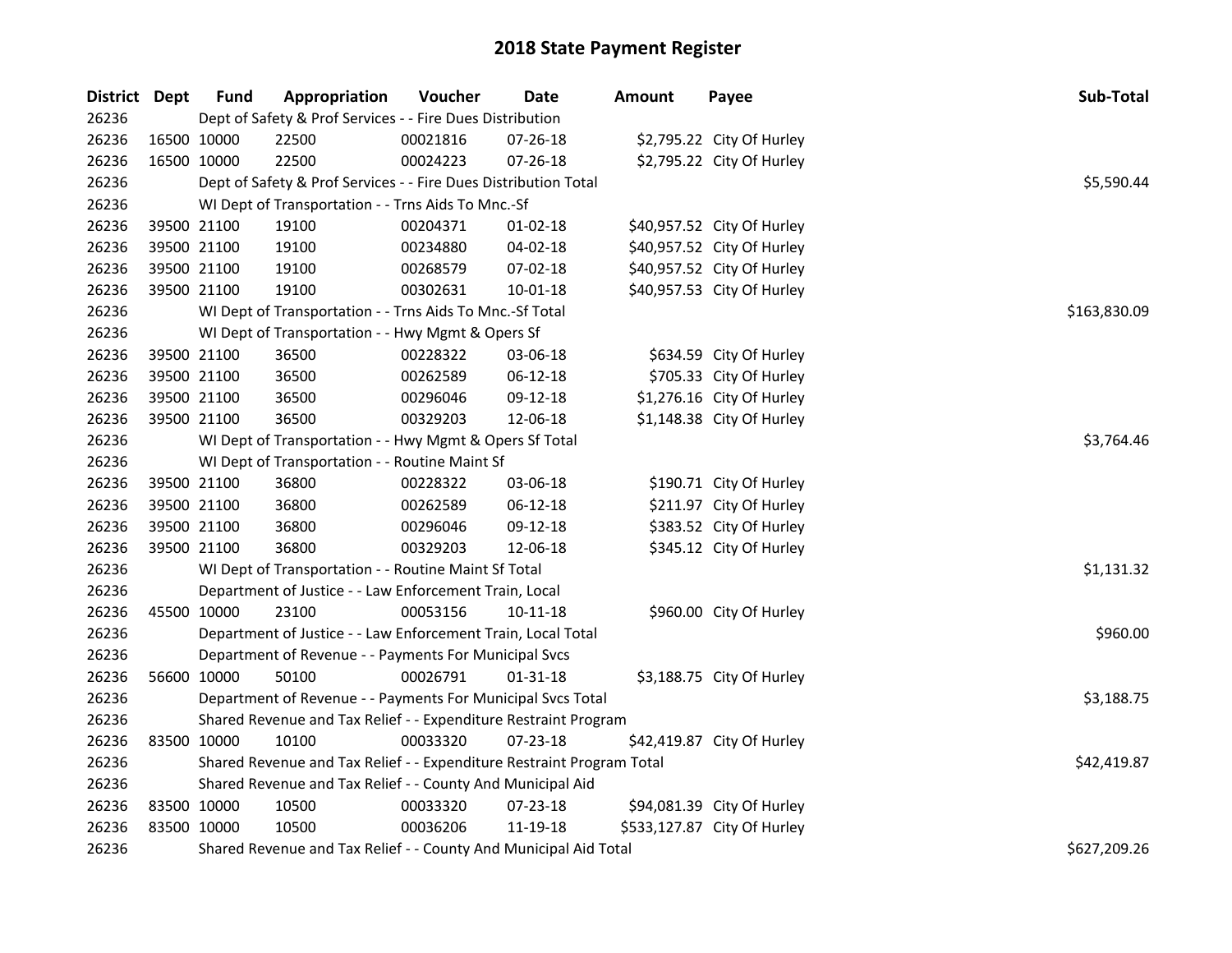| District    | Dept        | Fund                                                                  | Appropriation                                                   | <b>Voucher</b> | Date           | Amount | Payee                      | Sub-Total      |
|-------------|-------------|-----------------------------------------------------------------------|-----------------------------------------------------------------|----------------|----------------|--------|----------------------------|----------------|
| 26236       |             |                                                                       | Shared Revenue and Tax Relief - - Exempt Computer Aid           |                |                |        |                            |                |
| 26236       | 83500 10000 |                                                                       | 10900                                                           | 00030591       | $07 - 23 - 18$ |        | \$1,238.95 City Of Hurley  |                |
| 26236       | 83500 10000 |                                                                       | 10900                                                           | 00032351       | $07 - 23 - 18$ |        | \$60.78 City Of Hurley     |                |
| 26236       |             | Shared Revenue and Tax Relief - - Exempt Computer Aid Total           | \$1,299.73                                                      |                |                |        |                            |                |
| 26236       |             |                                                                       | Shared Revenue and Tax Relief - - Utility Aid                   |                |                |        |                            |                |
| 26236       | 83500 10000 |                                                                       | 11000                                                           | 00033320       | $07 - 23 - 18$ |        | \$3,719.82 City Of Hurley  |                |
| 26236       | 83500 10000 |                                                                       | 11000                                                           | 00036206       | 11-19-18       |        | \$21,162.09 City Of Hurley |                |
| 26236       |             | Shared Revenue and Tax Relief - - Utility Aid Total                   | \$24,881.91                                                     |                |                |        |                            |                |
| 26236       |             |                                                                       | Shared Revenue and Tax Relief - - School Lvy Tx/First Dollar Cr |                |                |        |                            |                |
| 26236       | 83500 10000 |                                                                       | 30200                                                           | 00029610       | 07-23-18       |        | \$57,146.50 City Of Hurley |                |
| 26236       |             | 83500 10000                                                           | 30200                                                           | 00029758       | 07-23-18       |        | \$98,560.84 City Of Hurley |                |
| 26236       |             | Shared Revenue and Tax Relief - - School Lvy Tx/First Dollar Cr Total | \$155,707.34                                                    |                |                |        |                            |                |
| 26236       |             | Shared Revenue and Tax Relief - - Lottery & Gaming Credit             |                                                                 |                |                |        |                            |                |
| 26236       |             | 83500 52100                                                           | 36300                                                           | 00027125       | 03-26-18       |        | \$51,586.10 City Of Hurley |                |
| 26236       |             | Shared Revenue and Tax Relief - - Lottery & Gaming Credit Total       | \$51,586.10                                                     |                |                |        |                            |                |
| 26236 Total |             |                                                                       |                                                                 |                |                |        |                            | \$1,081,569.27 |